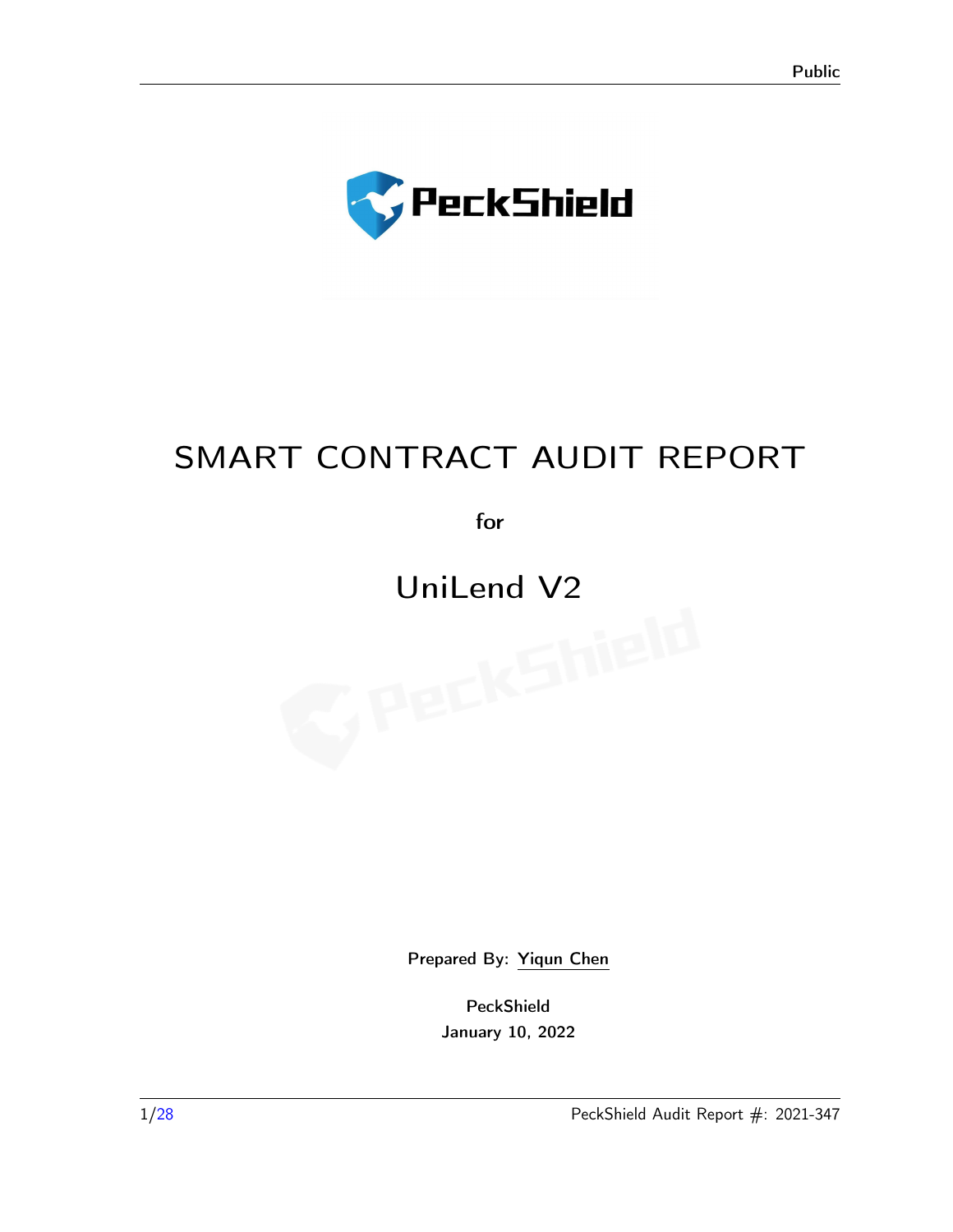# Document Properties

| <b>Client</b>         | UniLend Finance             |
|-----------------------|-----------------------------|
| <b>Title</b>          | Smart Contract Audit Report |
| <b>Target</b>         | UniLend V2                  |
| <b>Version</b>        | 1.0                         |
| <b>Author</b>         | Shulin Bie                  |
| <b>Auditors</b>       | Shulin Bie, Xuxian Jiang    |
| <b>Reviewed by</b>    | Yiqun Chen                  |
| Approved by           | Xuxian Jiang                |
| <b>Classification</b> | Public                      |

# Version Info

| Version Date       |                                                    | Author(s) Description      |
|--------------------|----------------------------------------------------|----------------------------|
| 1.0                | January 10, 2022                                   | Shulin Bie   Final Release |
| $^{\prime}$ 1.0-rc | December 12, 2021   Shulin Bie   Release Candidate |                            |

# Contact

For more information about this document and its contents, please contact PeckShield Inc.

| <b>Name</b>  | Yigun Chen             |
|--------------|------------------------|
| Phone        | +86 183 5897 7782      |
| <b>Email</b> | contact@peckshield.com |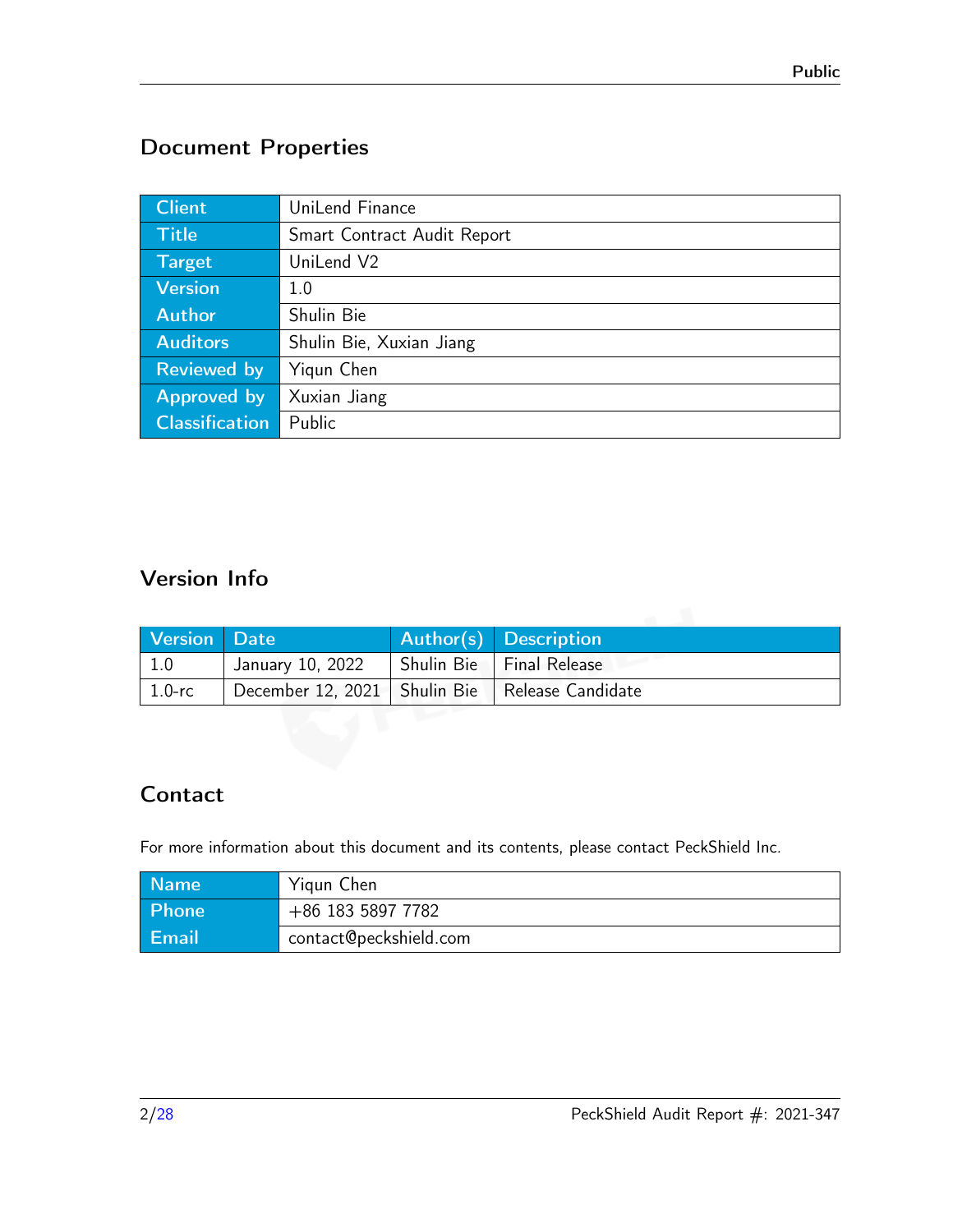# **Contents**

| 1.             |                   | <b>Introduction</b>                                                                 | 4   |
|----------------|-------------------|-------------------------------------------------------------------------------------|-----|
|                | 1.1               |                                                                                     | 4   |
|                | 1.2               |                                                                                     | 5   |
|                | 1.3               |                                                                                     | 5   |
|                | 1.4               |                                                                                     | 7   |
| $\overline{2}$ | <b>Findings</b>   |                                                                                     | 9   |
|                | 2.1               |                                                                                     | 9   |
|                | 2.2               |                                                                                     | 10  |
| 3              |                   | <b>Detailed Results</b>                                                             | 11  |
|                | 3.1               |                                                                                     | -11 |
|                | 3.2               | Lack Of Health Factor Check In UnilendV2Pool::redeem()                              | 13  |
|                | 3.3               |                                                                                     |     |
|                | 3.4               |                                                                                     | 17  |
|                | 3.5               | Potential Reentrancy Risk In UnilendV2Core::lend()                                  | 18  |
|                | 3.6               |                                                                                     | 20  |
|                | 3.7               | Improper Accrue Interest Calculation During Lending rubbers and rubbers Accrue 2014 | 21  |
|                | 3.8               | Improper User Liquidation Price Array Management In UnilendV2Pool                   | 23  |
| 4              |                   | <b>Conclusion</b>                                                                   | 26  |
|                | <b>References</b> |                                                                                     | 27  |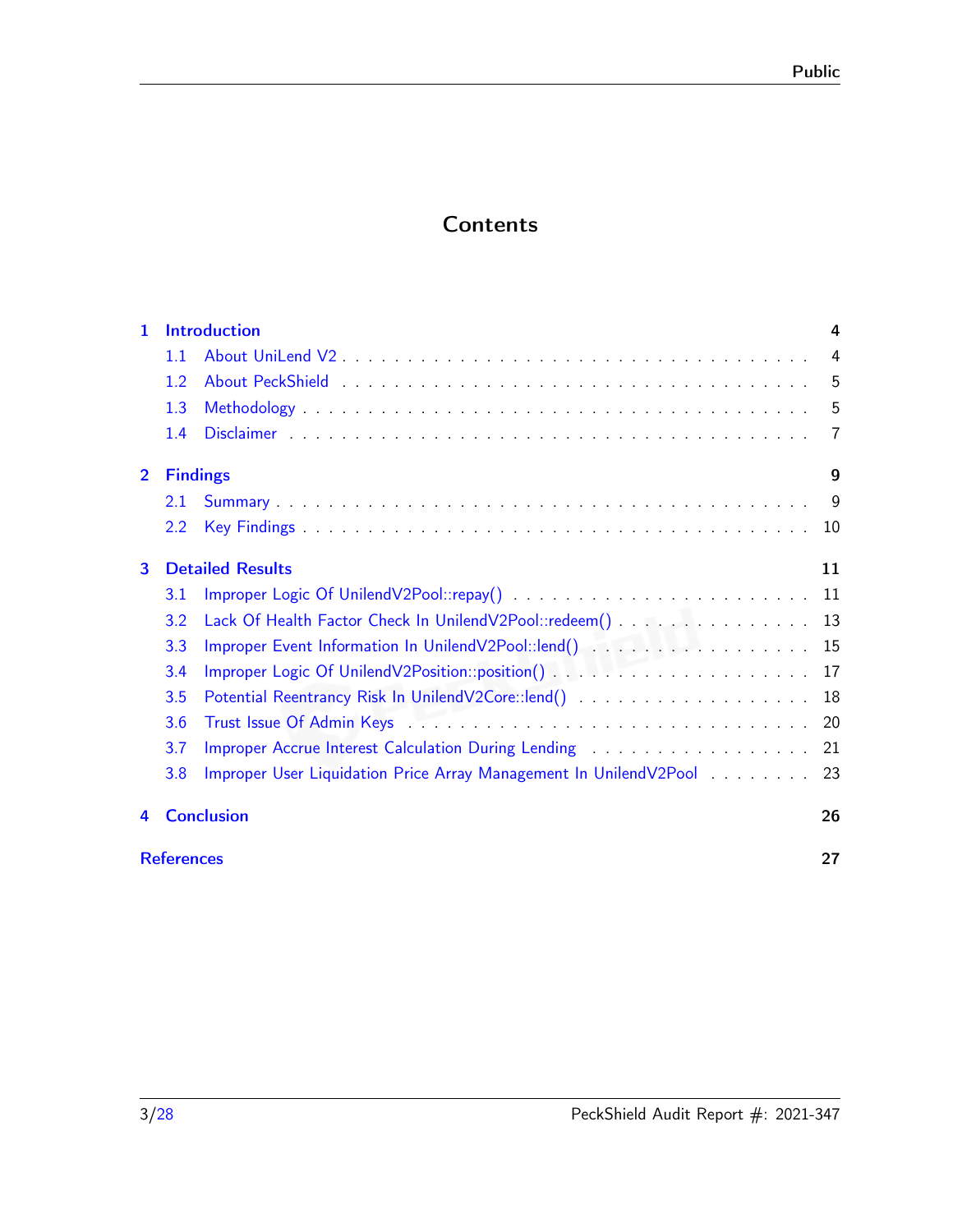# <span id="page-3-0"></span>1 | Introduction

Given the opportunity to review the design document and related smart contract source code of the UniLend V2, we outline in the report our systematic approach to evaluate potential security issues in the smart contract implementation, expose possible semantic inconsistencies between smart contract code and design document, and provide additional suggestions or recommendations for improvement. Our results show that the given version of smart contracts can be further improved due to the presence of several issues related to either security or performance. This document outlines our audit results.

## <span id="page-3-1"></span>1.1 About UniLend V2

UniLend V2 is a permission-less decentralized protocol that combines spot trading services and money markets with lending and borrowing services through smart contracts, which allows the users to unlock their token's functionality for lending to receive an interest rate and for borrowing by paying an interest rate. Additionally, UniLend V2 innovatively introduces flashloan feature in its lending platform. The basic information of UniLend V2 is as follows:

| Item                | <b>Description</b> |
|---------------------|--------------------|
| Target              | UniLend V2         |
| Type                | Smart Contract     |
| Language            | Solidity           |
| Audit Method        | Whitebox           |
| Latest Audit Report | January 10, 2022   |

Table 1.1: Basic Information of UniLend V2

In the following, we show the Git repositories of reviewed files and the commit hash values used in this audit.

#### • https://github.com/UniLend/unilendv2.git (14f96a7)

And this is the commit hash value after all fixes for the issues found in the audit have been checked in: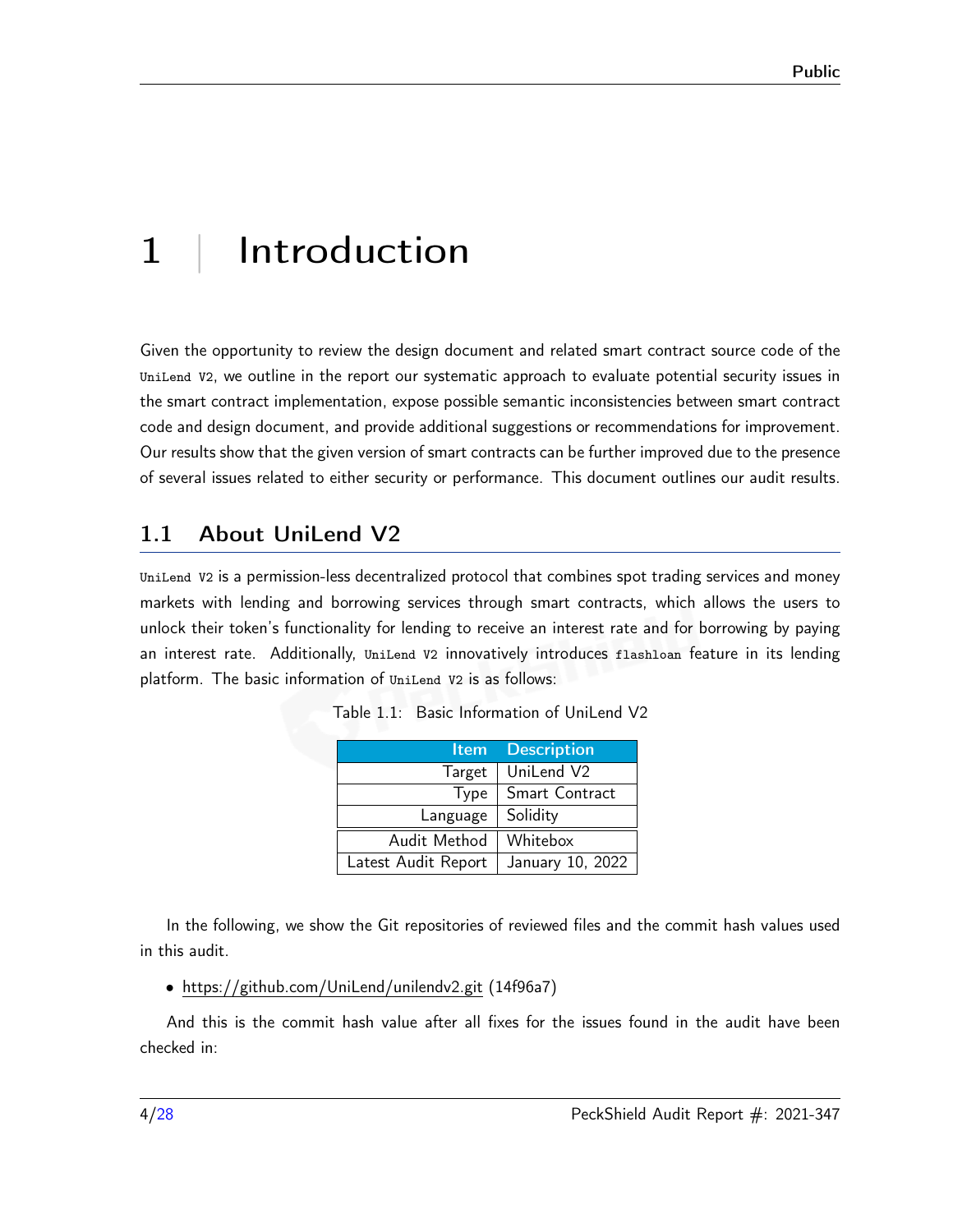• https://github.com/UniLend/unilendv2.git (155a2c8)

# <span id="page-4-0"></span>1.2 About PeckShield

PeckShield Inc. [\[9\]](#page-26-1) is a leading blockchain security company with the goal of elevating the security, privacy, and usability of current blockchain ecosystems by offering top-notch, industry-leading services and products (including the service of smart contract auditing). We are reachable at Telegram [\(https://t.me/peckshield\)](https://t.me/peckshield), Twitter [\(http://twitter.com/peckshield\)](http://twitter.com/peckshield), or Email [\(contact@peckshield.com\)](contact@peckshield.com).

<span id="page-4-2"></span>



## <span id="page-4-1"></span>1.3 Methodology

To standardize the evaluation, we define the following terminology based on OWASP Risk Rating Methodology [\[8\]](#page-26-2):

- Likelihood represents how likely a particular vulnerability is to be uncovered and exploited in the wild;
- Impact measures the technical loss and business damage of a successful attack;
- Severity demonstrates the overall criticality of the risk.

Likelihood and impact are categorized into three ratings: H, M and L, i.e., high, medium and low respectively. Severity is determined by likelihood and impact and can be classified into four categories accordingly, i.e., Critical, High, Medium, Low shown in Table [1.2.](#page-4-2)

To evaluate the risk, we go through a list of check items and each would be labeled with a severity category. For one check item, if our tool or analysis does not identify any issue, the contract is considered safe regarding the check item. For any discovered issue, we might further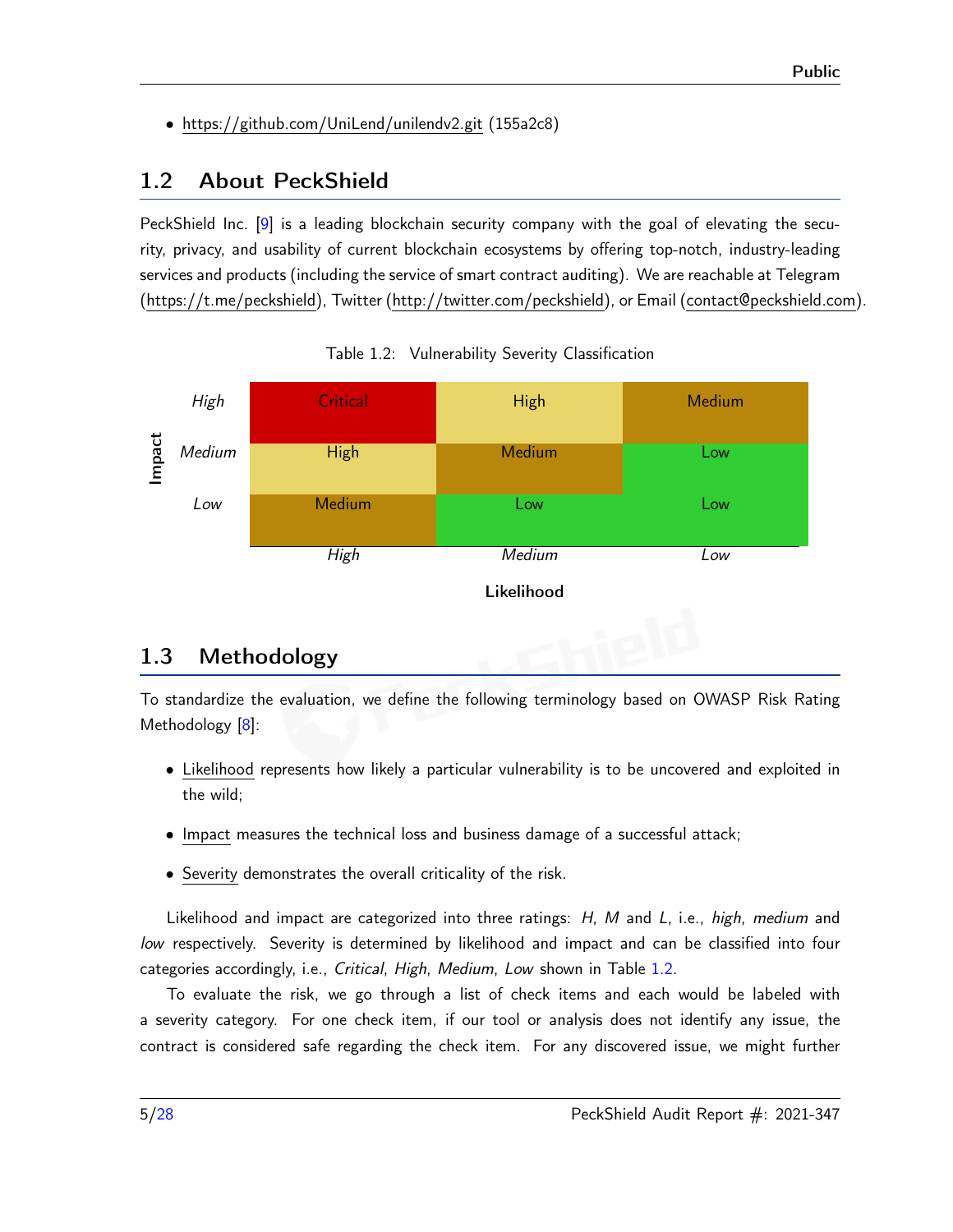<span id="page-5-0"></span>

| Category                           | <b>Check Item</b>                         |  |
|------------------------------------|-------------------------------------------|--|
|                                    | Constructor Mismatch                      |  |
|                                    | Ownership Takeover                        |  |
|                                    | Redundant Fallback Function               |  |
|                                    | Overflows & Underflows                    |  |
|                                    | Reentrancy                                |  |
|                                    | Money-Giving Bug                          |  |
|                                    | Blackhole                                 |  |
|                                    | Unauthorized Self-Destruct                |  |
| <b>Basic Coding Bugs</b>           | Revert DoS                                |  |
|                                    | Unchecked External Call                   |  |
|                                    | Gasless Send                              |  |
|                                    | Send Instead Of Transfer                  |  |
|                                    | Costly Loop                               |  |
|                                    | (Unsafe) Use Of Untrusted Libraries       |  |
|                                    | (Unsafe) Use Of Predictable Variables     |  |
|                                    | <b>Transaction Ordering Dependence</b>    |  |
|                                    | Deprecated Uses                           |  |
| <b>Semantic Consistency Checks</b> | Semantic Consistency Checks               |  |
|                                    | <b>Business Logics Review</b>             |  |
|                                    | <b>Functionality Checks</b>               |  |
|                                    | Authentication Management                 |  |
|                                    | Access Control & Authorization            |  |
|                                    | <b>Oracle Security</b>                    |  |
| <b>Advanced DeFi Scrutiny</b>      | Digital Asset Escrow                      |  |
|                                    | Kill-Switch Mechanism                     |  |
|                                    | Operation Trails & Event Generation       |  |
|                                    | <b>ERC20 Idiosyncrasies Handling</b>      |  |
|                                    | Frontend-Contract Integration             |  |
|                                    | Deployment Consistency                    |  |
|                                    | Holistic Risk Management                  |  |
|                                    | Avoiding Use of Variadic Byte Array       |  |
|                                    | Using Fixed Compiler Version              |  |
| <b>Additional Recommendations</b>  | Making Visibility Level Explicit          |  |
|                                    | Making Type Inference Explicit            |  |
|                                    | Adhering To Function Declaration Strictly |  |
|                                    | Following Other Best Practices            |  |

| Table 1.3: The Full List of Check Items |  |
|-----------------------------------------|--|
|-----------------------------------------|--|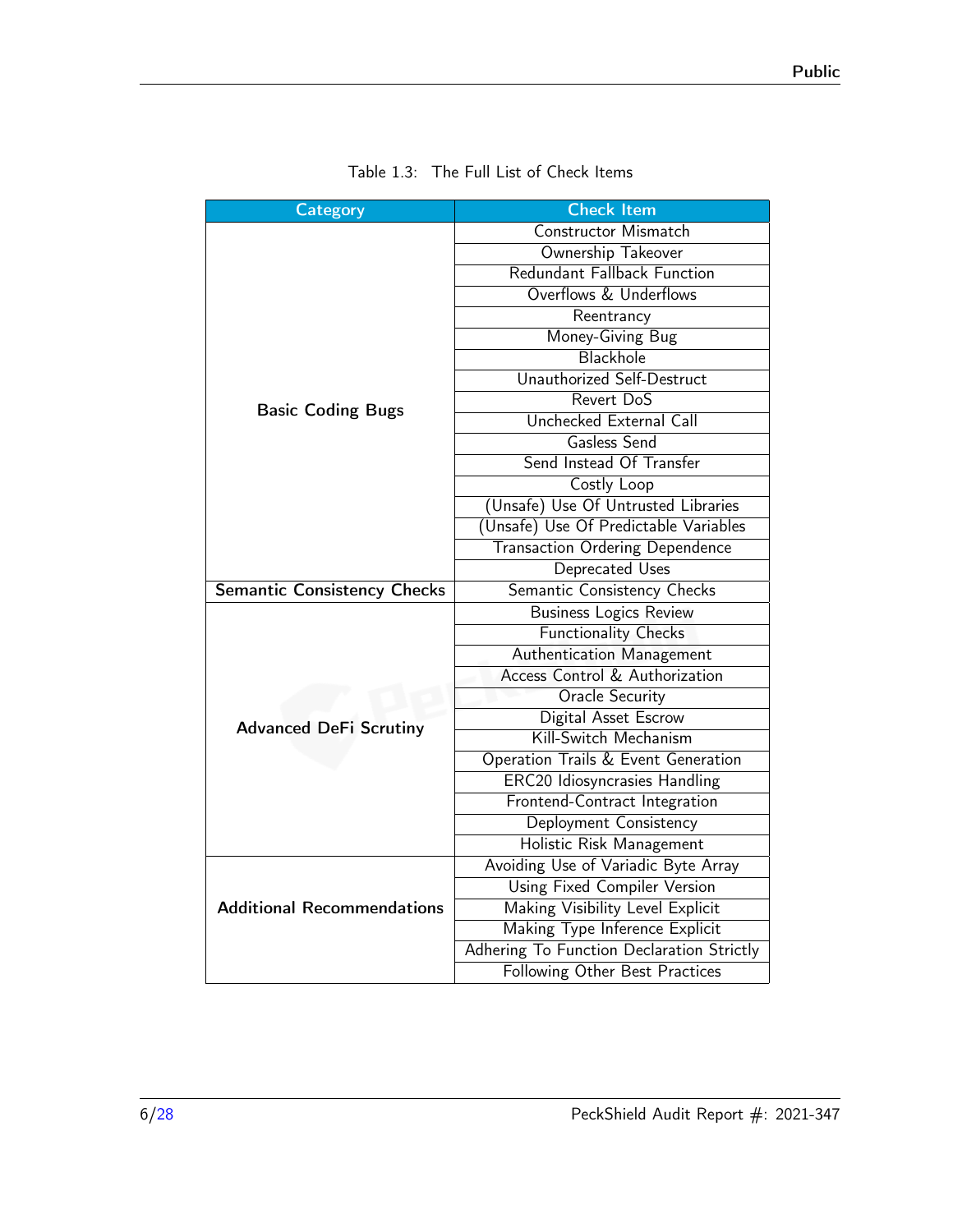deploy contracts on our private testnet and run tests to confirm the findings. If necessary, we would additionally build a PoC to demonstrate the possibility of exploitation. The concrete list of check items is shown in Table [1.3.](#page-5-0)

In particular, we perform the audit according to the following procedure:

- Basic Coding Bugs: We first statically analyze given smart contracts with our proprietary static code analyzer for known coding bugs, and then manually verify (reject or confirm) all the issues found by our tool.
- Semantic Consistency Checks: We then manually check the logic of implemented smart contracts and compare with the description in the white paper.
- Advanced DeFi Scrutiny: We further review business logics, examine system operations, and place DeFi-related aspects under scrutiny to uncover possible pitfalls and/or bugs.
- Additional Recommendations: We also provide additional suggestions regarding the coding and development of smart contracts from the perspective of proven programming practices.

To better describe each issue we identified, we categorize the findings with Common Weakness Enumeration (CWE-699) [\[7\]](#page-26-3), which is a community-developed list of software weakness types to better delineate and organize weaknesses around concepts frequently encountered in software development. Though some categories used in CWE-699 may not be relevant in smart contracts, we use the CWE categories in Table [1.4](#page-7-0) to classify our findings.

## <span id="page-6-0"></span>1.4 Disclaimer

Note that this security audit is not designed to replace functional tests required before any software release, and does not give any warranties on finding all possible security issues of the given smart contract(s) or blockchain software, i.e., the evaluation result does not guarantee the nonexistence of any further findings of security issues. As one audit-based assessment cannot be considered comprehensive, we always recommend proceeding with several independent audits and a public bug bounty program to ensure the security of smart contract(s). Last but not least, this security audit should not be used as investment advice.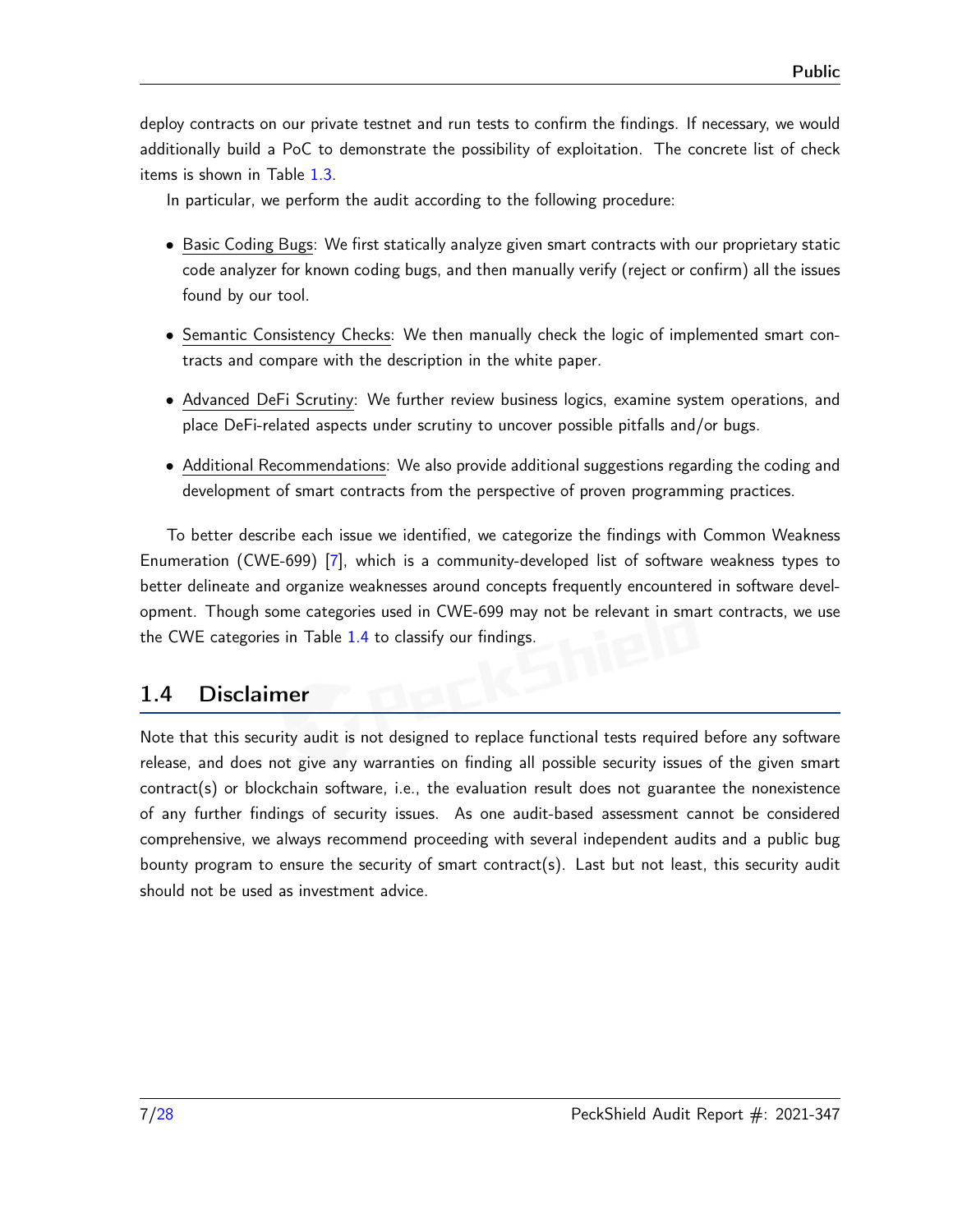| <b>Category</b>                   | <b>Summary</b>                                                                                                                   |
|-----------------------------------|----------------------------------------------------------------------------------------------------------------------------------|
| Configuration                     | Weaknesses in this category are typically introduced during                                                                      |
|                                   | the configuration of the software.                                                                                               |
| <b>Data Processing Issues</b>     | Weaknesses in this category are typically found in functional-                                                                   |
|                                   | ity that processes data.                                                                                                         |
| <b>Numeric Errors</b>             | Weaknesses in this category are related to improper calcula-                                                                     |
|                                   | tion or conversion of numbers.                                                                                                   |
| <b>Security Features</b>          | Weaknesses in this category are concerned with topics like                                                                       |
|                                   | authentication, access control, confidentiality, cryptography,                                                                   |
|                                   | and privilege management. (Software security is not security<br>software.)                                                       |
| <b>Time and State</b>             | Weaknesses in this category are related to the improper man-                                                                     |
|                                   | agement of time and state in an environment that supports                                                                        |
|                                   | simultaneous or near-simultaneous computation by multiple                                                                        |
|                                   | systems, processes, or threads.                                                                                                  |
| Error Conditions,                 | Weaknesses in this category include weaknesses that occur if                                                                     |
| Return Values,                    | a function does not generate the correct return/status code,                                                                     |
| <b>Status Codes</b>               | or if the application does not handle all possible return/status                                                                 |
|                                   | codes that could be generated by a function.                                                                                     |
| <b>Resource Management</b>        | Weaknesses in this category are related to improper manage-                                                                      |
|                                   | ment of system resources.                                                                                                        |
| <b>Behavioral Issues</b>          | Weaknesses in this category are related to unexpected behav-                                                                     |
|                                   | iors from code that an application uses.                                                                                         |
| <b>Business Logics</b>            | Weaknesses in this category identify some of the underlying                                                                      |
|                                   | problems that commonly allow attackers to manipulate the                                                                         |
|                                   | business logic of an application. Errors in business logic can                                                                   |
|                                   | be devastating to an entire application.                                                                                         |
| <b>Initialization and Cleanup</b> | Weaknesses in this category occur in behaviors that are used                                                                     |
|                                   | for initialization and breakdown.                                                                                                |
| <b>Arguments and Parameters</b>   | Weaknesses in this category are related to improper use of                                                                       |
|                                   | arguments or parameters within function calls.                                                                                   |
| <b>Expression Issues</b>          | Weaknesses in this category are related to incorrectly written                                                                   |
|                                   | expressions within code.                                                                                                         |
| <b>Coding Practices</b>           | Weaknesses in this category are related to coding practices<br>that are deemed unsafe and increase the chances that an ex-       |
|                                   |                                                                                                                                  |
|                                   | ploitable vulnerability will be present in the application. They<br>may not directly introduce a vulnerability, but indicate the |
|                                   | product has not been carefully developed or maintained.                                                                          |
|                                   |                                                                                                                                  |

<span id="page-7-0"></span>Table 1.4: Common Weakness Enumeration (CWE) Classifications Used in This Audit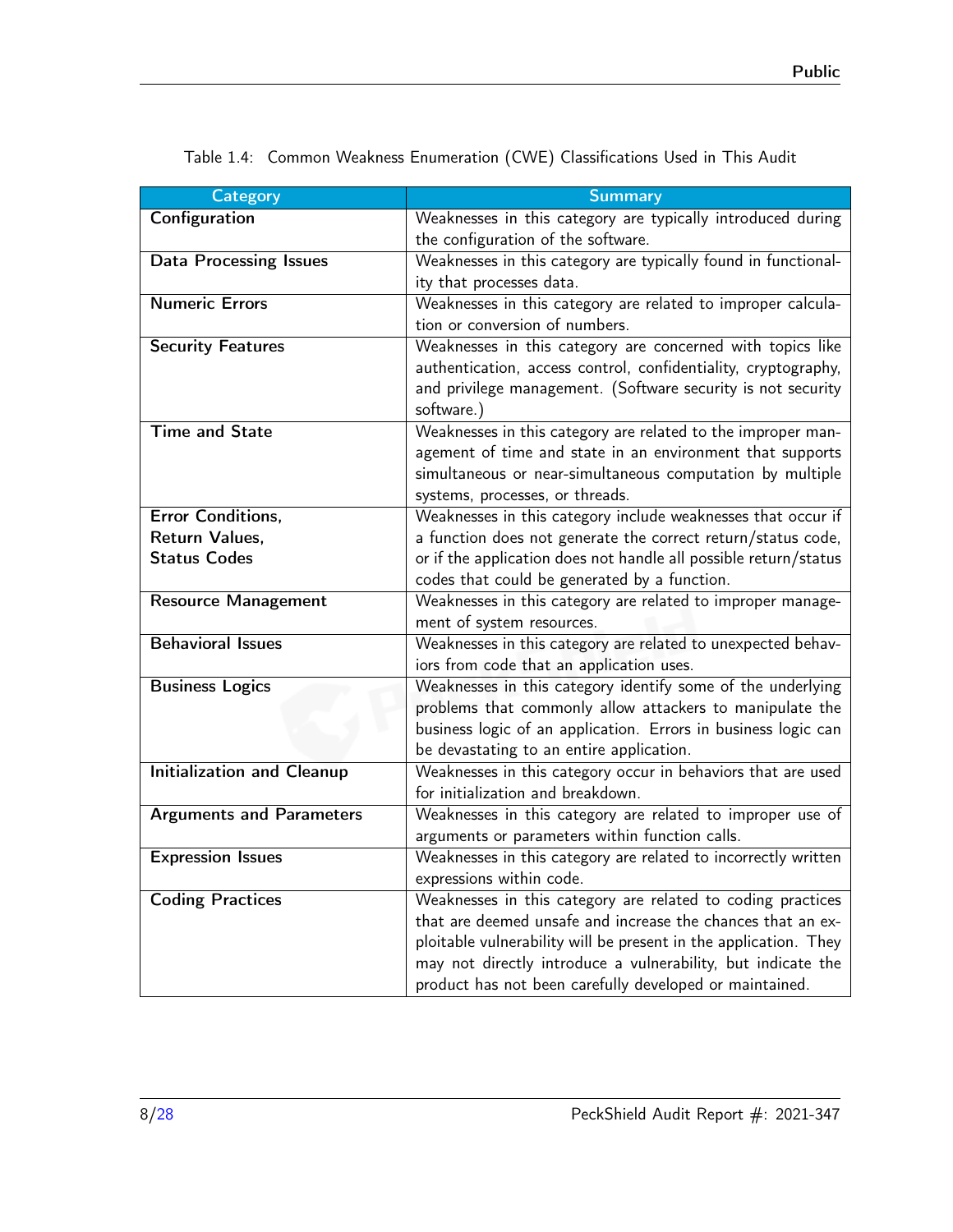# <span id="page-8-0"></span>2 | Findings

## <span id="page-8-1"></span>2.1 Summary

Here is a summary of our findings after analyzing the UniLend V2 implementation. During the first phase of our audit, we study the smart contract source code and run our in-house static code analyzer through the codebase. The purpose here is to statically identify known coding bugs, and then manually verify (reject or confirm) issues reported by our tool. We further manually review business logic, examine system operations, and place DeFi-related aspects under scrutiny to uncover possible pitfalls and/or bugs.

| Severity      | $#$ of Findings |  |
|---------------|-----------------|--|
| Critical      |                 |  |
| High          | 3<br>H.         |  |
| Medium        |                 |  |
| Low           | 3               |  |
| Informational | 0               |  |
| Total         | 8               |  |

We have so far identified a list of potential issues: some of them involve subtle corner cases that might not be previously thought of, while others refer to unusual interactions among multiple contracts. For each uncovered issue, we have therefore developed test cases for reasoning, reproduction, and/or verification. After further analysis and internal discussion, we determined a few issues of varying severities that need to be brought up and paid more attention to, which are categorized in the above table. More information can be found in the next subsection, and the detailed discussions of each of them are in Section [3.](#page-10-0)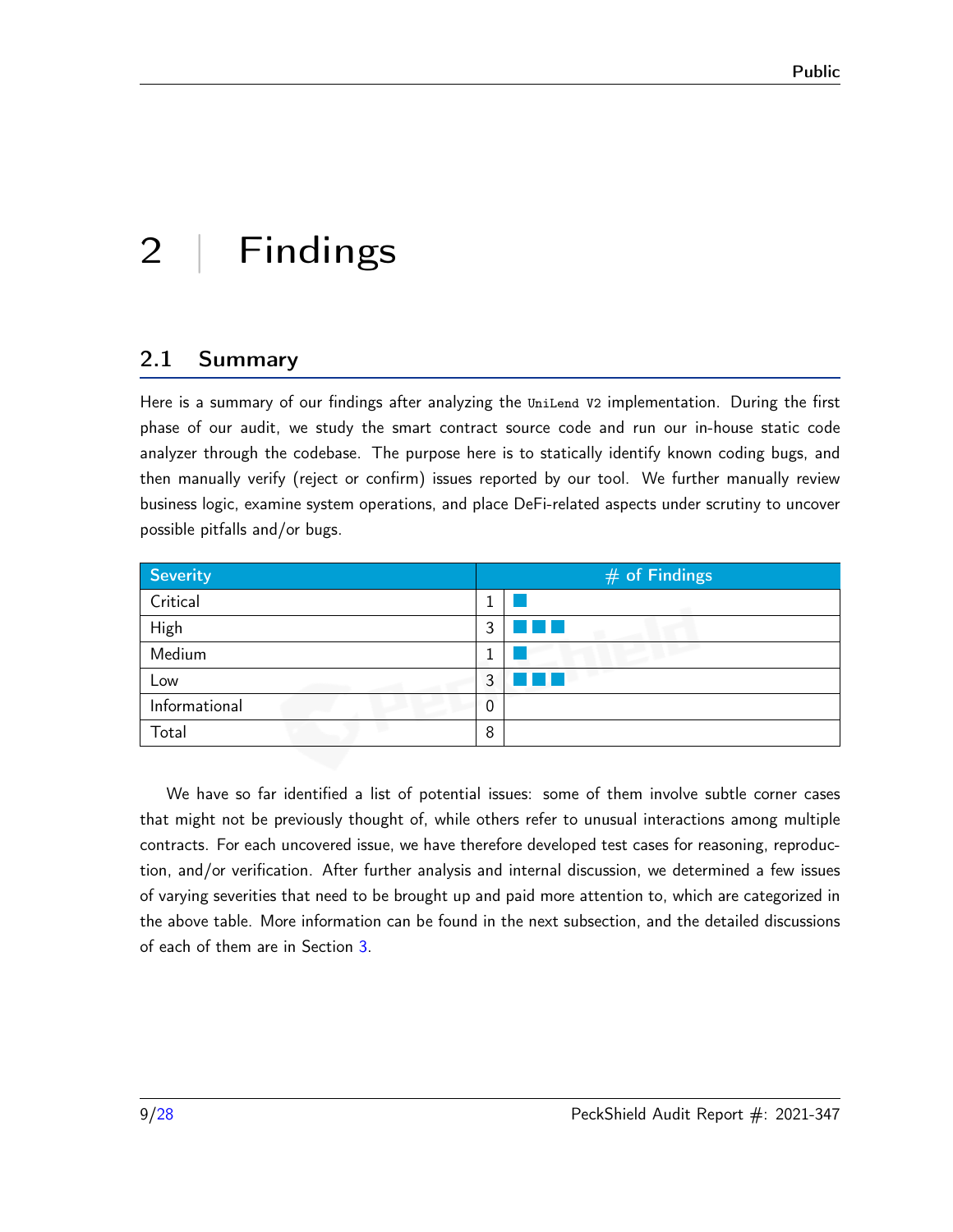# <span id="page-9-0"></span>2.2 Key Findings

Overall, these smart contracts are well-designed and engineered, though the implementation can be improved by resolving the identified issues (shown in Table [2.1\)](#page-9-1), including 1 critical-severity vulnerability, 3 high-severity vulnerabilities, 1 medium-severity vulnerability, and 3 low-severity vulnerabilities.

<span id="page-9-1"></span>

| ID             | <b>Severity</b> | <b>Title</b>                                 | <b>Category</b>       | <b>Status</b> |
|----------------|-----------------|----------------------------------------------|-----------------------|---------------|
| <b>PVE-001</b> | High            | Logic<br><b>Of</b><br>Improper               | <b>Business Logic</b> | Fixed         |
|                |                 | UnilendV2Pool::repay()                       |                       |               |
| <b>PVE-002</b> | Critical        | Lack Of Health Factor Check In               | <b>Business Logic</b> | Fixed         |
|                |                 | UnilendV2Pool::redeem()                      |                       |               |
| <b>PVE-003</b> | Low             | Event Information<br>Improper<br>In.         | <b>Business Logic</b> | Fixed         |
|                |                 | UnilendV2Pool::lend()                        |                       |               |
| <b>PVE-004</b> | Low             | Of<br>Improper<br>Logic                      | <b>Business Logic</b> | Fixed         |
|                |                 | UnilendV2Position::position()                |                       |               |
| <b>PVE-005</b> | Low             | Potential Reentrancy<br><b>Risk</b><br>$\ln$ | Time and State        | Fixed         |
|                |                 | UnilendV2Core::lend()                        |                       |               |
| <b>PVE-006</b> | Medium          | Trust Issue Of Admin Keys                    | Security Features     | Confirmed     |
| <b>PVE-007</b> | High            | <b>Improper Accrue Interest Calculation</b>  | <b>Business Logic</b> | Fixed         |
|                |                 | <b>During Lending</b>                        |                       |               |
| <b>PVE-008</b> | High            | Improper User Liquidation Price Ar-          | <b>Business Logic</b> | Fixed         |
|                |                 | ray Management In UnilendV2Pool              |                       |               |

Table 2.1: Key UniLend V2 Audit Findings

Beside the identified issues, we emphasize that for any user-facing applications and services, it is always important to develop necessary risk-control mechanisms and make contingency plans, which may need to be exercised before the mainnet deployment. The risk-control mechanisms should kick in at the very moment when the contracts are being deployed on mainnet. Please refer to Section [3](#page-10-0) for details.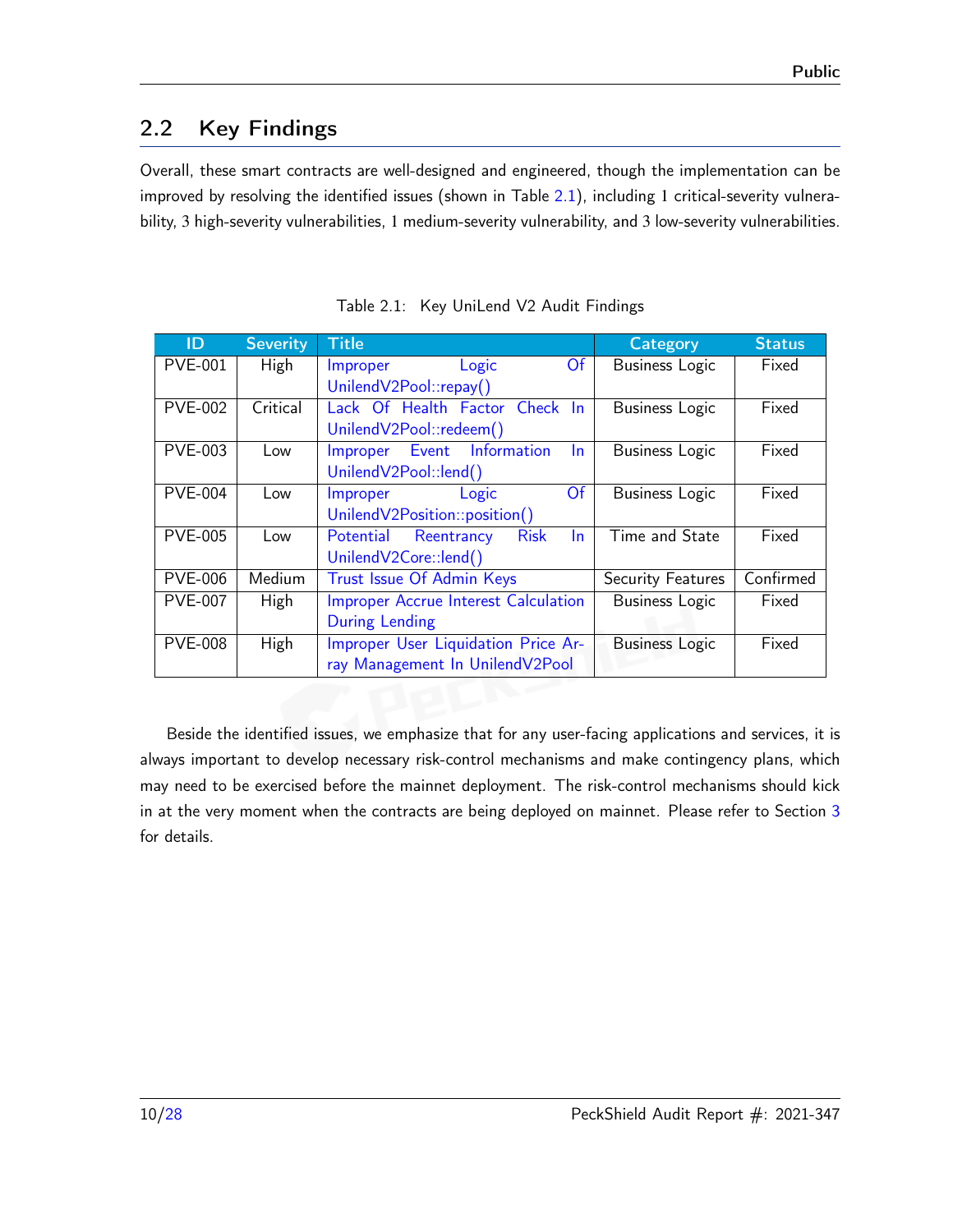# <span id="page-10-0"></span>3 | Detailed Results

#### <span id="page-10-1"></span>3.1 Improper Logic Of UnilendV2Pool::repay()

- ID: PVE-001
- Severity: High
- Likelihood: High
- Impact: High
- Target: UnilendV2Pool
- Category: Business Logic [\[5\]](#page-26-4)
- CWE subcategory: CWE-841 [\[3\]](#page-26-5)

#### **Description**

In the UniLend V2 protocol, we notice the ERC721 standard is introduced to identify the user in different lending/borrowing pools. Additionally, the positionData mapping in the UnilendV2Pool contract maintains the relationship between the NFT and the user assets in the pool. While examining the logics of the UnilendV2Pool contract, we notice there is an improper implementation of the repay() routine (used to repay the borrowed assets by the user in the pool) that needs to be improved.

To elaborate, we show below the related code snippet of the repay() function. At the beginning of the repay() function, it makes the query, i.e., pM storage \_positionMt = positionData[1] (line 736), to retrieve the user assets in the pool according to the input \_nftID parameter. However, we observe the constant 1 rather than  $_{\text{inftID}}$  is incorrectly used to retrieve the user assets in the pool, which directly undermines the  $r_{\text{epay}}($ ) function design. Given this, we suggest to correct the implementation as below: pM storage \_positionMt = positionData[\_nftID] (line 736). Note other routines, i.e., redeem() and redeemUnderlying(), can also benefit from this improvement.

Moreover, in the repay() function, if the input amount parameter (the expected repay amount) is larger than 0, the borrowed token1 will be repaid, and vice versa. Additionally, if the input amount parameter is larger than the amount of the total borrowed assets, it will be re-assigned to the amount of the total borrowed assets. However, it comes to our attention that the amount is incorrectly reassigned to -int(\_totalLiability) rather than \_totalLiability (line 771) during repaying token1, which doesn't meet the original design intention.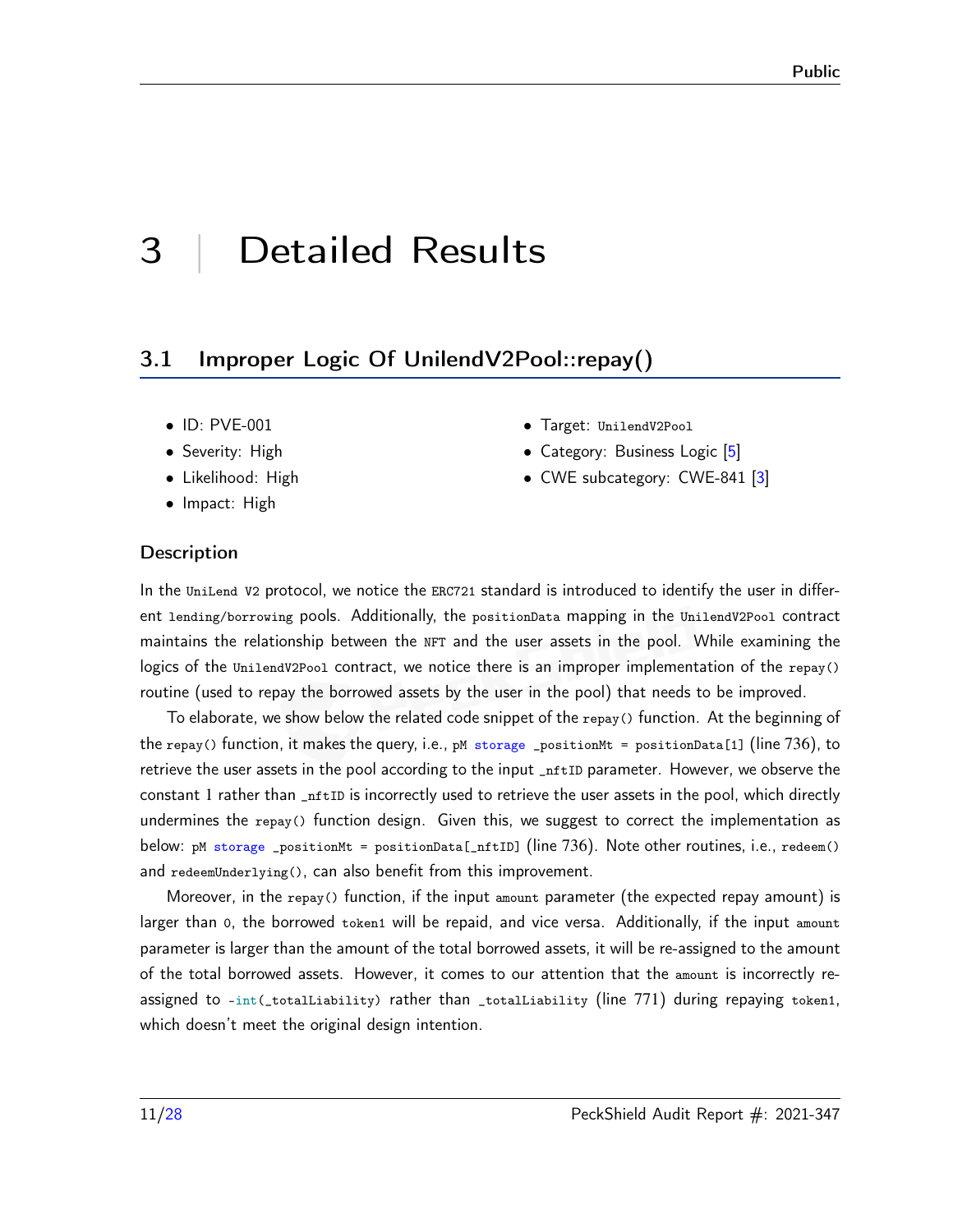```
733 function repay (uint _nftID, int amount, address _payer) external onlyCore returns (
           int _rAmount ) {
734 accrueInterest () ;
736 pM storage _positionMt = positionData [1];
738 if( amount < 0) {
739 tM storage _tm0 = token0Data;
741 uint _totalBorrow = _tm0.totalBorrow;
742 uint _totalLiability = getShareValue ( _totalBorrow , _tm0 . totalBorrowShare ,
                   _positionMt . token0borrowShare ) ;
744 if(uint (-amount) > _totalLiability){
745 amount = -int(_totalLiability);
747 burnBposition ( _nftID , _positionMt . token0borrowShare , 0) ;
749 cm0.totalBorrow = _tm0.totalBorrow.sub(_totalLiability);
750 }
751 else {
752 uint amountToShare = getShareByValue ( _totalBorrow, _tm0.
                      totalBorrowShare , uint (- amount ) );
754 _burnBposition ( _nftID , amountToShare , 0) ;
756 being the Luis Control totalBorrow = _tm0 . totalBorrow . sub (uint (-amount));
757 }
759 _rAmount = amount;
761 emit RepayBorrow (token0, _nftID, uint (-amount), _tm0.totalBorrow, _payer);
762 }
764 if( amount > 0) {
765 tM storage _tm1 = token1Data ;
767 uint _totalBorrow = _tm1.totalBorrow;
768 uint _totalLiability = getShareValue ( _totalBorrow, _tm1.totalBorrowShare,
                   _positionMt . token1borrowShare ) ;
770 if(uint (amount) > _totalLiability){
771 amount = -int(_totalLiability);
773 burnBposition ( _nftID, 0, _positionMt . token1borrowShare );
775 because the Leap of Luis 2018 Leapness Leapness Leapness Leapness Leapness Leapness Leapness Leapness Leapness Leapness Leapness Leapness Leapness Leapness Leapness Leapness Leapness Leapness Leapness Leapness Leapne
776 }
777 else {
778 uint amountToShare = getShareByValue ( _totalBorrow, _tm1.
                      totalBorrowShare, uint (amount) );
```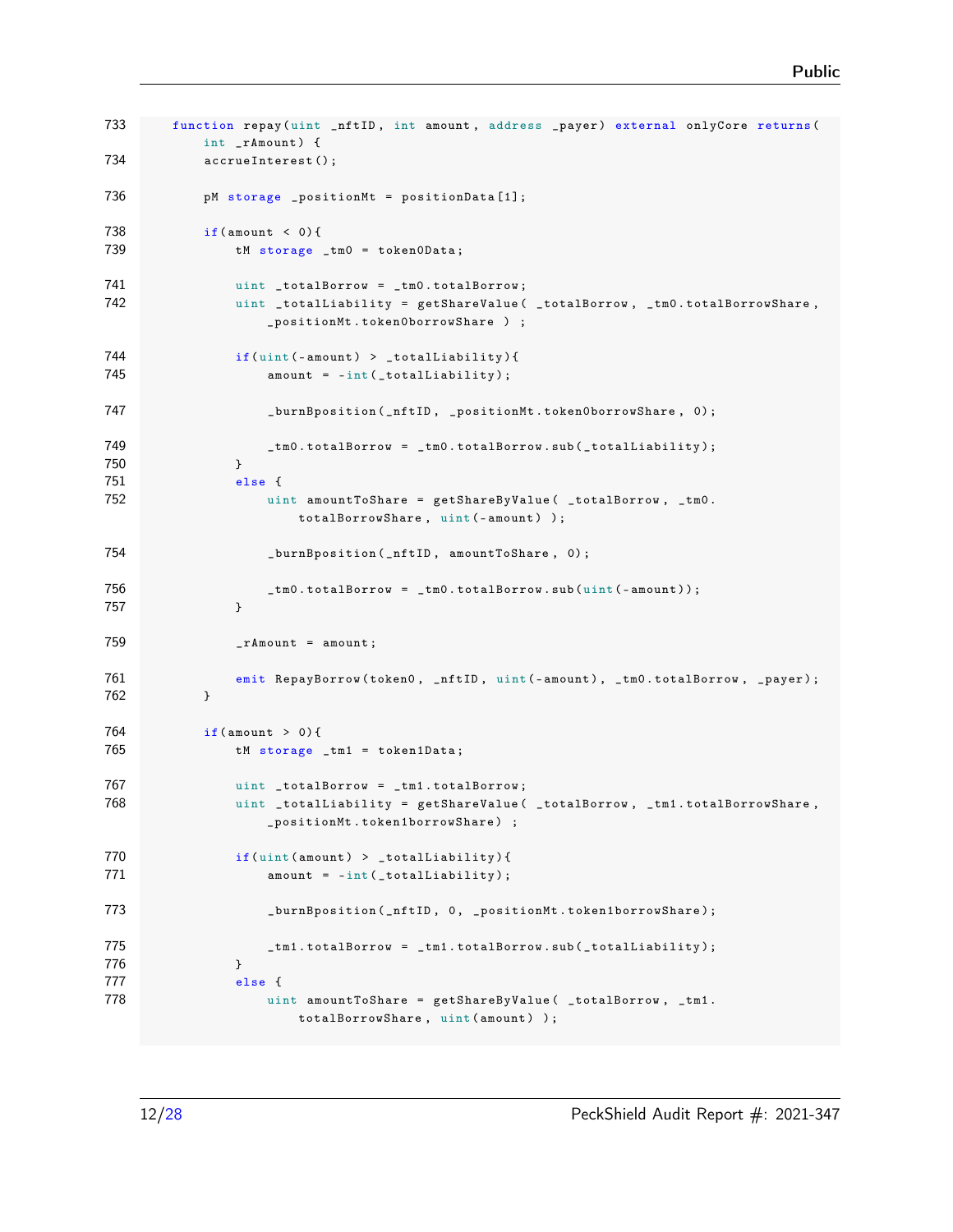```
780 _burnBposition (_nftID, 0, amountToShare);
782 tm1.totalBorrow = _tm1.totalBorrow.sub (uint (amount));
783 }
785 _rAmount = amount;
787 emit RepayBorrow (token1, _nftID, uint (amount), _tm1.totalBorrow, _payer);
788 }
790 _updateUserLiquidationPrice (_nftID);
791 }
```


Recommendation Correct the implementation of the routines as above-mentioned.

Status The issue has been addressed by the following commit: [ade19ba](https://github.com/UniLend/unilendv2/commit/ade19ba0e0d9440bff424ab1a13448030dcd1e5f) and [935fd25.](https://github.com/UniLend/unilendv2/commit/935fd2597c473cd338b2a4effdff12e7653d97ee)

#### <span id="page-12-0"></span>3.2 Lack Of Health Factor Check In UnilendV2Pool::redeem()

- ID: PVE-002
- Severity: Critical
- Likelihood: High
- Impact: High
- Target: UnilendV2Pool
- Category: Business Logic [\[5\]](#page-26-4)
- CWE subcategory: CWE-841 [\[3\]](#page-26-5)

#### **Description**

In the UniLend V2 protocol, the UnilendV2Pool contract plays a core role. In particular, one routine, i.e., redeem(), is designed to redeem the assets lent to the lending/borrowing pool before. While examining the logic of the redeem() routine, we notice there is no health factor check to keep the user account healthy in the pool.

To elaborate, we show below the related code snippet of the redeem() routine. By design, in the lending/borrowing pool, the value of the lent assets by the user should be larger than the value of the borrowed assets to keep the user account healthy. However, we notice there is a lack of health factor check in the redeem() function to keep the user account healthy in the pool. With that, the vulnerability can be exploited to drain the assets from the pool. Given this, we suggest to add health factor check to keep the user account healthy.

```
594 function redeem (uint _nftID, int tok_amount, address _receiver) external onlyCore
           returns ( int _amount ) {
595 accrueInterest () ;
```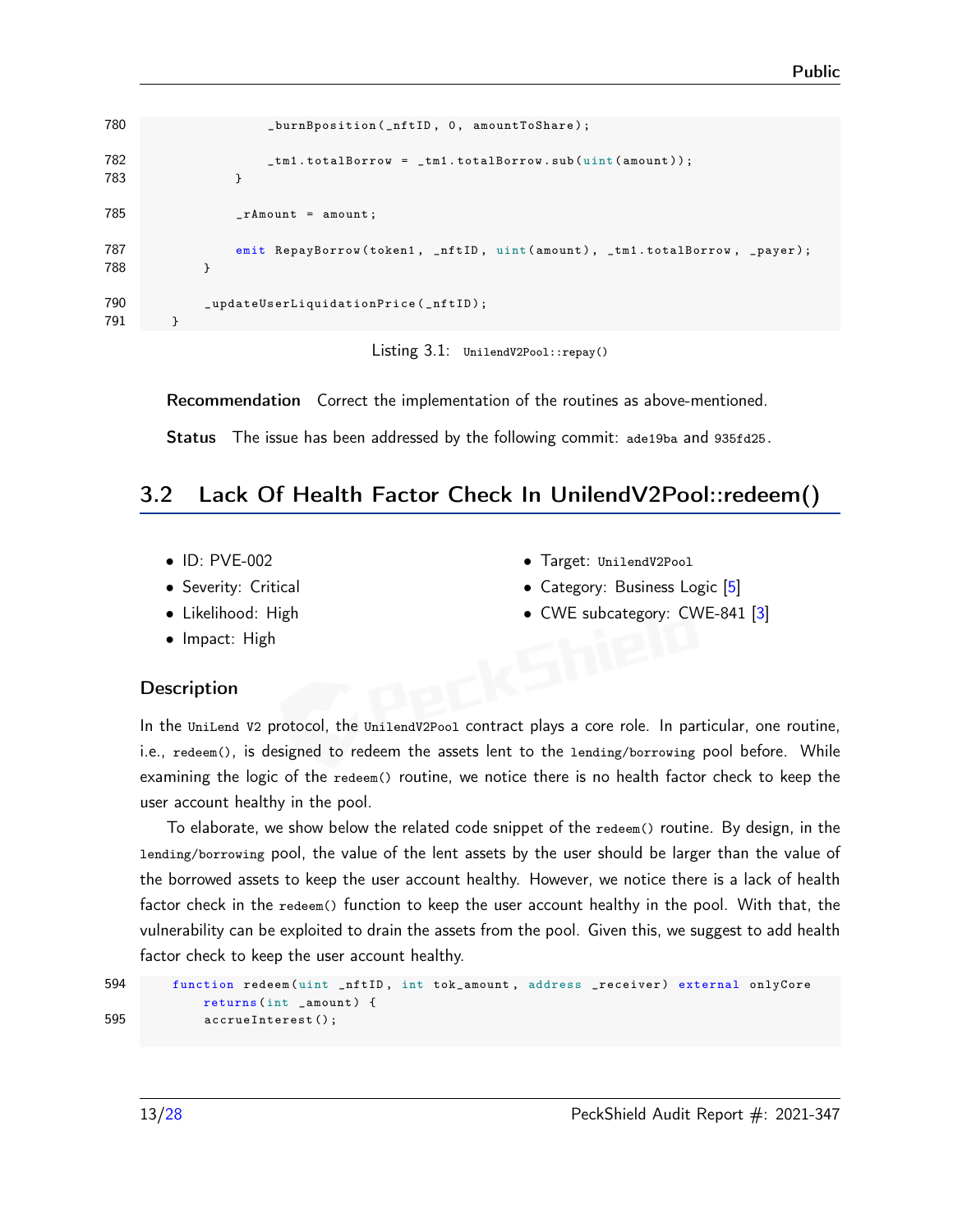```
597 pM storage _positionMt = positionData [1];
599 if(tok\_amount < 0){
600 require ( _positionMt . token0lendShare >= uint (- tok_amount ) , " Balance Exceeds
                  Requested ");
602 tM storage _tm0 = token0Data ;
604 uint tokenBalance0 = IERC20 ( token0 ). balanceOf ( address ( this ));
605 uint _totTokenBalance0 = tokenBalance0 . add ( _tm0 . totalBorrow );
606 uint poolAmount = getShareValue ( _totTokenBalance0 , _tm0 . totalLendShare , uint
                  (-\text{tok\_amount}));608 _amount = -int ( poolAmount );
610 require ( tokenBalance0 >= poolAmount , "Not enough Liquidity ") ;
612 _burnLPposition (_nftID, uint (-tok_amount), 0);
614 transferToUser (token0, payable (_receiver), poolAmount);
616 emit Redeem (token0, _nftID, uint (-tok_amount), poolAmount);
617 }
619 if(tok\_amount > 0)620 require ( _positionMt . token1lendShare >= uint ( tok_amount ) , " Balance Exceeds
                  Requested ");
622 tM storage _tm1 = token1Data ;
624 uint tokenBalance1 = IERC20(token1).balance0f(address(this));
625 uint _totTokenBalance1 = tokenBalance1 . add ( _tm1 . totalBorrow );
626 uint poolAmount = getShareValue ( _totTokenBalance1 , _tm1 . totalLendShare , uint
                  (tok_name);
628 _amount = int (poolAmount);
630 require ( tokenBalance1 >= poolAmount , "Not enough Liquidity ") ;
632 burnLPposition (_nftID, 0, uint (tok_amount));
634 transferToUser (token1, payable (_receiver), poolAmount);
636 emit Redeem (token1, _nftID, uint (tok_amount), poolAmount);
637 }
639 _updateUserLiquidationPrice ( _nftID );
640 }
```
Listing 3.2: UnilendV2Pool::redeem()

Note other routines, i.e., redeemUnderlying() and borrow(), share the same issue.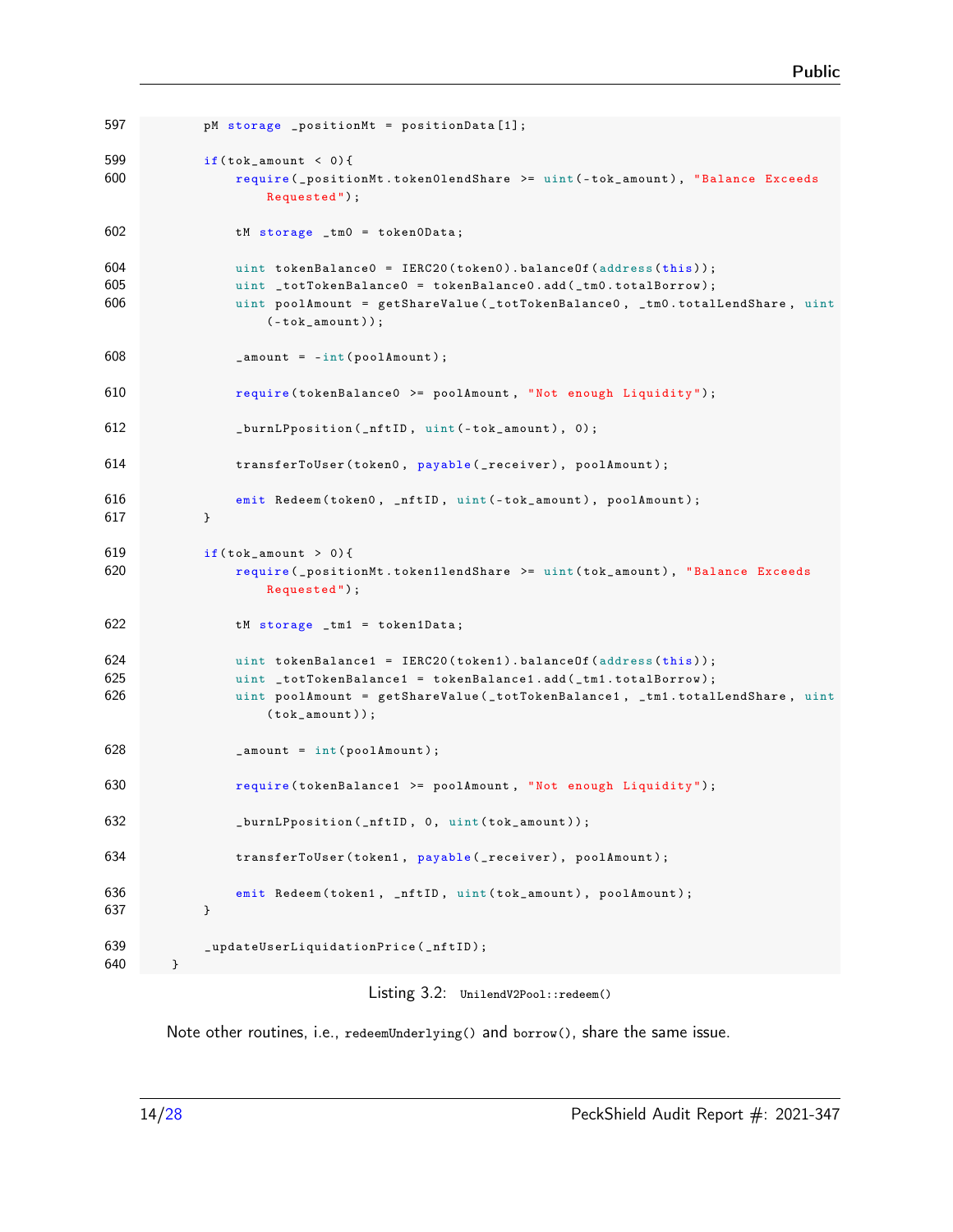Recommendation Add necessary health factor check in above-mentioned routines.

Status The issue has been addressed by the following commit: [a5f70ae.](https://github.com/UniLend/unilendv2/commit/a5f70ae10f4ebf0268462d052c1803e8efa2d078)

#### <span id="page-14-0"></span>3.3 Improper Event Information In UnilendV2Pool::lend()

- ID: PVE-003
- Severity: Low
- Likelihood: High
- Impact: Low
- Target: UnilendV2Pool/UnilendV2Core
- Category: Business Logic [\[5\]](#page-26-4)
- CWE subcategory: CWE-841 [\[3\]](#page-26-5)

#### **Description**

In Ethereum, the event is an indispensable part of a contract and is mainly used to record a variety of runtime dynamics. In particular, when an event is emitted, it stores the arguments passed in transaction logs and these logs are made accessible to external analytics and reporting tools. Events can be emitted in a number of scenarios. One particular case is when system-wide parameters or settings are being changed. Another case is when tokens are being minted, transferred, or burned.

While examining the events that reflect the UnilendV2Pool dynamics, we notice there is an incorrect event information in the lend() routine. To elaborate, we show below the related code snippet of the contract. By design, there are two different underlying tokens (i.e., token0 and token1) in every lending/borrowing pool. The lend() routine is designed to lend the underlying token to the pool. If the input amount parameter of the lend() routine is larger than 0, it means the user intends to lend token1 to the pool, and vice versa. Meanwhile, the event Lend( address indexed \_asset, uint256 indexed \_positionID, uint256 \_amount, uint256 \_token\_amount ) is emitted to reflect the lending. However, we notice the third parameter of the event (line 583) is incorrect while the user lends token1 to the pool. Given this, we suggest to correct the event as below:  $emit$  Lend(token1, \_nftID, uint(amount) , ntokens1) (line 583).

| 559 | function lend(uint _nftID, int amount) external onlyCore returns(uint) {                                      |
|-----|---------------------------------------------------------------------------------------------------------------|
| 560 | $\texttt{accuru}$ .                                                                                           |
| 562 | uint ntokens0; uint ntokens1;                                                                                 |
| 564 | if (amount $\langle 0 \rangle$ {                                                                              |
| 565 | $t$ M storage _tm0 = token0Data;                                                                              |
| 567 | uint tokenBalance0 = $IERC20(token0)$ .balanceOf(address(this));                                              |
| 568 | uint _totTokenBalance0 = tokenBalance0.add(_tm0.totalBorrow);                                                 |
| 569 | ntokens0 = calculateShare(_tm0.totalLendShare, _totTokenBalance0.sub(uint(-<br>$amount)$ , $uint(-amount))$ ; |
| 570 | require(ntokens $0 > 0$ , 'Insufficient Liquidity Minted');                                                   |
|     |                                                                                                               |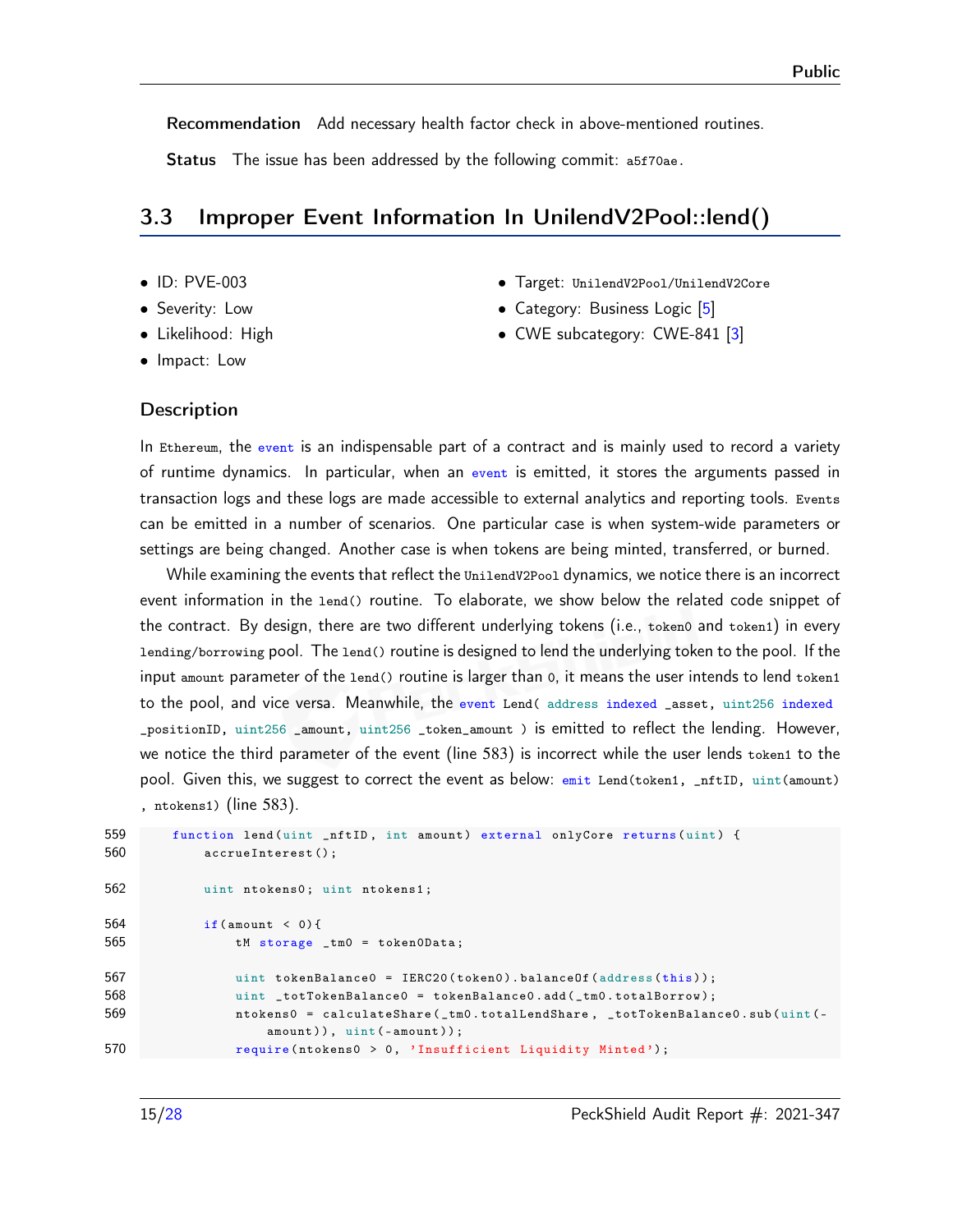```
572 emit Lend (token0, _nftID, uint (-amount), ntokens0);
573 }
575 if(amount > 0)576 tM storage _tm1 = token1Data;
578 uint tokenBalance1 = IERC20(token1).balanceOf (address (this));
579 uint totTokenBalance1 = tokenBalance1.add(_tm1.totalBorrow);
580 ntokens1 = calculateShare ( _tm1 . totalLendShare , _totTokenBalance1 . sub ( uint (
                 amount)), uint (amount));
581 require (ntokens1 > 0, 'Insufficient Liquidity Minted');
583 emit Lend (token1, _nftID, uint (amount), ntokens0);
584 }
586 _mintLPposition ( _nftID , ntokens0 , ntokens1 );
588 _updateUserLiquidationPrice ( _nftID );
590 return 0;
591 }
```


Moreover, we notice there is a lack of emitting an event to reflect governor changes. In the following, we show below the related code snippet of the contract.

```
321 function setGovernor ( address _address ) external onlyGovernor {
322 require (_address != address (0), "UnilendV2: ZERO ADDRESS");
323 governor = _address ;
324
```


With that, we suggest to add a new event NewGovernor whenever the new governor is changed. Also, the new governor information is better indexed. Note each emitted event is represented as a topic that usually consists of the signature (from a  $\frac{keccak256}{hash}$ ) of the event name and the types (uint256, string, etc.) of its parameters. Each indexed type will be treated like an additional topic. If an argument is not indexed, it will be attached as data (instead of a separate topic). Considering that the governor information is typically queried, it is better treated as a topic, hence the need of being indexed.

Recommendation Properly emit the above-mentioned events with accurate information to timely reflect state changes. This is very helpful for external analytics and reporting tools.

Status The issue has been addressed by the following commits: [28af721](https://github.com/UniLend/unilendv2/commit/28af72178e00ebc5479c5bb90ba2b490ec347d62) and [3f1fae8.](https://github.com/UniLend/unilendv2/commit/3f1fae83a6785d802eed298bf1edd4bc85fc9254)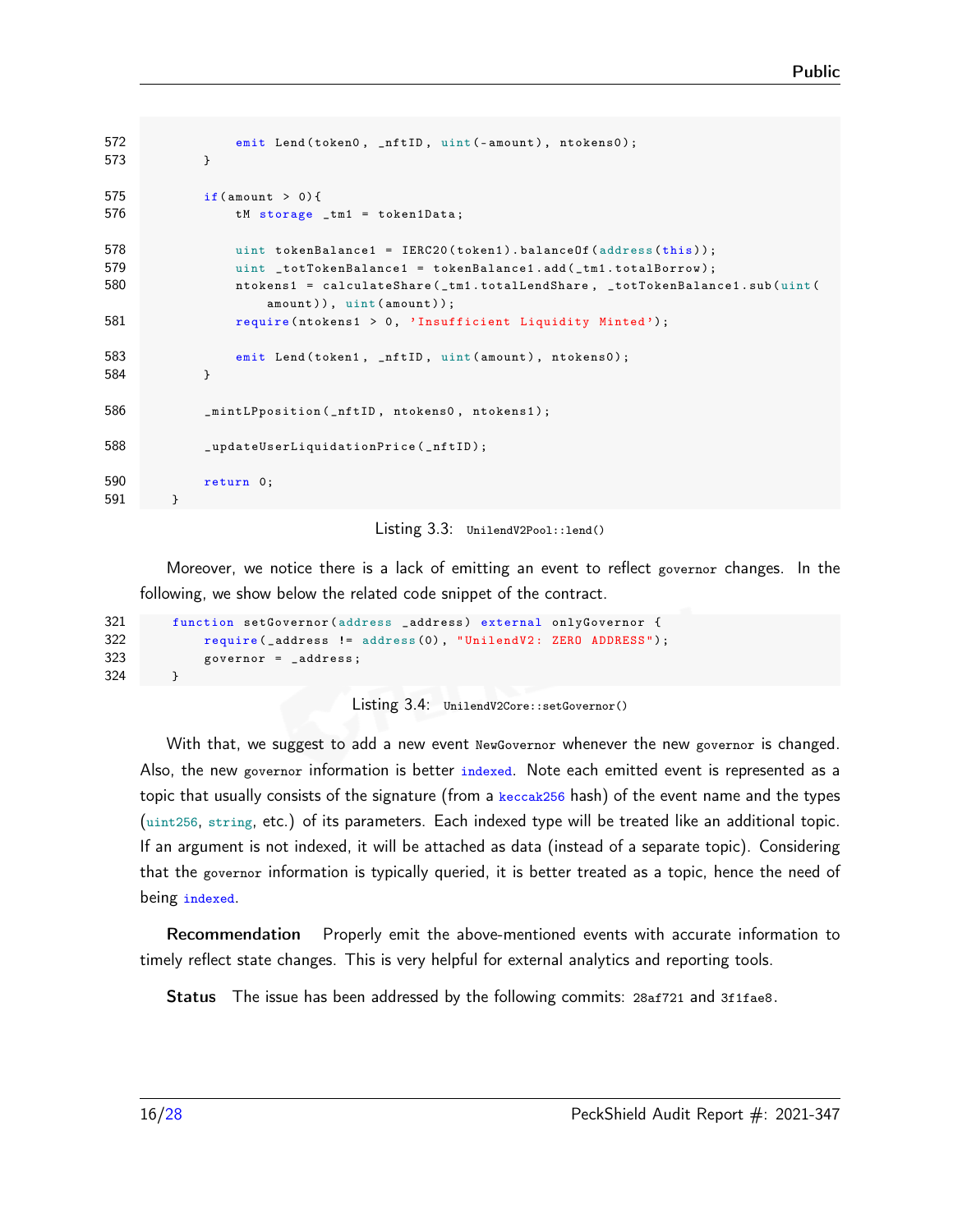## <span id="page-16-0"></span>3.4 Improper Logic Of UnilendV2Position::position()

- ID: PVE-004
- Severity: Low
- Likelihood: High
- Impact: Low
- Target: UnilendV2Position
- Category: Business Logic [\[5\]](#page-26-4)
- CWE subcategory: CWE-841 [\[3\]](#page-26-5)

#### **Description**

By design, the UniLend V2 protocol introduces the ERC721 standard to identify the user in different lending/borrowing pools. The UnilendV2Position contract implements the ERC721 standard and maintains the relationship between the NFT and the user information. While examining the logics of the contract, we observe an improper implementation of the position() routine that can be improved safely.

To elaborate, we show below the related code snippet of the UnilendV2Position contract. The position() routine is designed to retrieve the assets of the user (specified by the input \_nftID) in the pool, including token0 lending/borrowing assets and token1 lending/borrowing assets. However, we notice the pool.userBalanceOftoken0(\_nftID) (line 560) is incorrectly called to query the token1 assets. Given this, we suggest to correct the implementation as below: (\_positionData.lendBalance1

, \_positionData.borrowBalance1)= pool.userBalanceOftoken1(\_nftID) (line 560).

| 552 | function position (uint _nftID) external view returns (nftPositionData memory<br>$_{\text{positionData}}$ }{ |
|-----|--------------------------------------------------------------------------------------------------------------|
| 553 | $if(nftPool[ntID] != address(0))$                                                                            |
| 554 | IUnilendV2PoolData pool = IUnilendV2PoolData(nftPool[_nftID]);                                               |
| 556 | $_{\text{positionData.token0}}$ = pool.token0();                                                             |
| 557 | $positionData.token1 = pool.token1();$                                                                       |
| 559 | $($ positionData.lendBalance0, positionData.borrowBalance0) = pool.<br>$userBalanceOftoken() (__nftID);$     |
| 560 | (_positionData.lendBalance1, _positionData.borrowBalance1) = pool.<br>$userBalanceOftoken() (__nftID);$      |
| 561 | ł                                                                                                            |
| 562 |                                                                                                              |

Listing 3.5: UnilendV2Position::position()

Recommendation Correct the implementation of the position() routine as above-mentioned. Status The issue has been addressed by the following commit: [a2325df.](https://github.com/UniLend/unilendv2/commit/a2325dfc7367bb6840784542504b1a65250c4a45)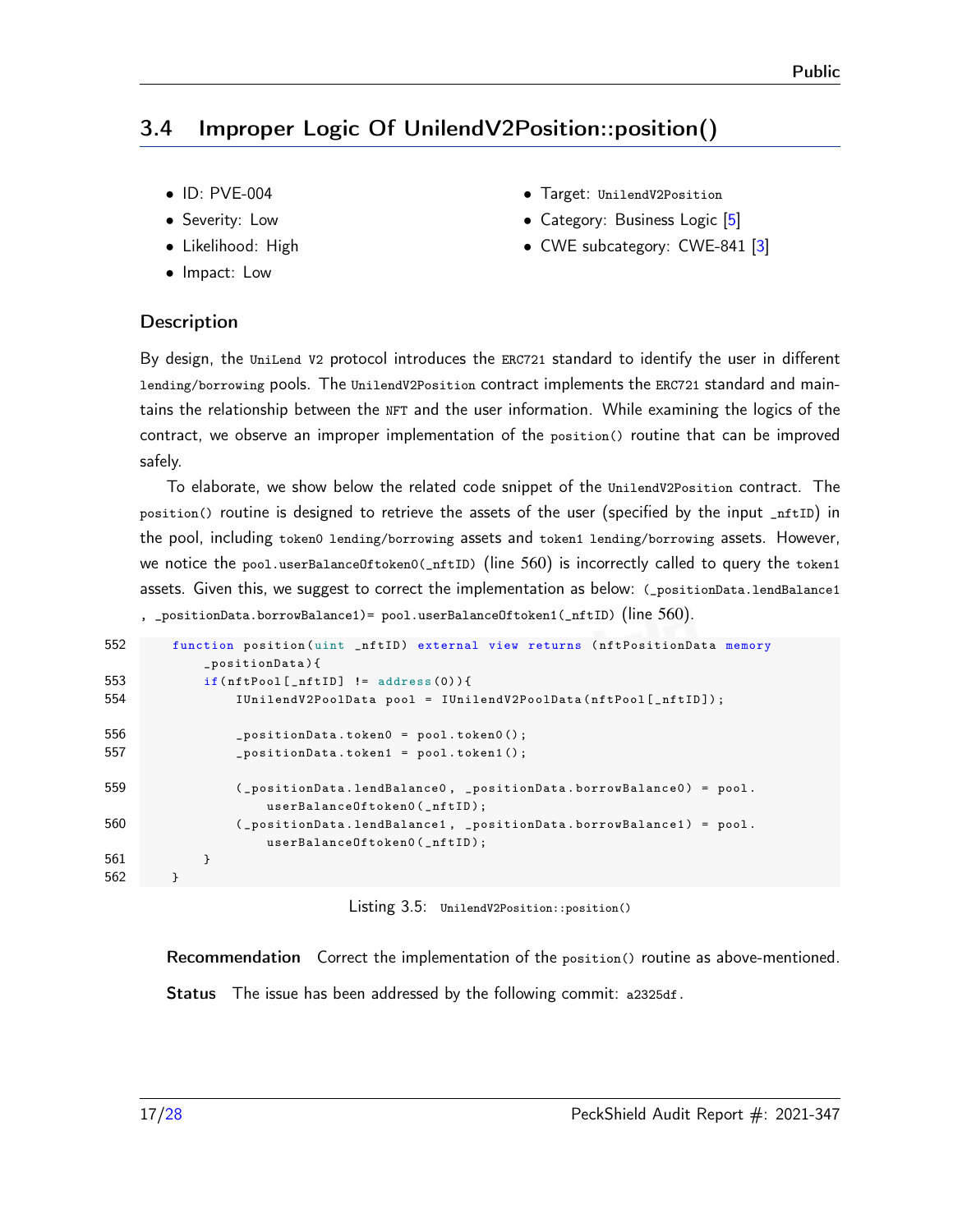#### <span id="page-17-0"></span>3.5 Potential Reentrancy Risk In UnilendV2Core::lend()

- ID: PVE-005
- Severity: Low
- Likelihood: Low
- Impact:Medium
- **Description**
- Target: UnilendV2Core
- Category: Time and State [\[6\]](#page-26-6)
- CWE subcategory: CWE-682 [\[2\]](#page-26-7)

A common coding best practice in Solidity is the adherence of checks-effects-interactions principle. This principle is effective in mitigating a serious attack vector known as re-entrancy. Via this particular attack vector, a malicious contract can be reentering a vulnerable contract in a nested manner. Specifically, it first calls a function in the vulnerable contract, but before the first instance of the function call is finished, second call can be arranged to re-enter the vulnerable contract by invoking functions that should only be executed once. This attack was part of several most prominent hacks in Ethereum history, including the DAO  $[11]$  exploit, and the recent Uniswap/Lendf.Me hack  $[10]$ .

In the UnilendV2Core contract, we notice there is a routine (i.e., lend()) that has potential reentrancy risk. To elaborate, we show below the related code snippet of the lend() routine in the UnilendV2Core contract. In the lend() function, the internal iLend() function is called to deposit the assets to the pool. While examining the logic of the internal iLend() function, we notice the IERC20(\_token).safeTransferFrom(\_user, \_pool, uint(-\_amount)) is called (line 471) to transfer the \_token to the UnilendV2Core contract. If the \_token faithfully implements the ERC777-like standard, then the lend() routine is vulnerable to reentrancy and this risk needs to be properly mitigated.

```
453 function lend (address _pool, int _amount) external onlyAmountNotZero (_amount)
            returns ( uint mintedTokens ) {
454 (address _token0, address _token1) = getPoolTokens (_pool);
455 require ( _token0 != address (0) , 'UnilendV2 : POOL NOT FOUND ');
456
457 uint _nftID = IUnilendV2Position (positionsAddress).getNftId (_pool, msg.sender);
458 if(\text{__nftID == 0})459 _nftID = IUnilendV2Position ( positionsAddress ). newPosition (_pool , msg . sender )
                   ;
460 }
461
462 address _reserve = _amount < 0 ? _token0 : _token1 ;
463 mintedTokens = iLend (_pool , _reserve , _amount , _nftID );
464 }
465
466 function iLend ( address _pool , address _token , int _amount , uint _nftID ) internal
           returns ( uint mintedTokens ) {
467 address _user = msg . sender ;
468
```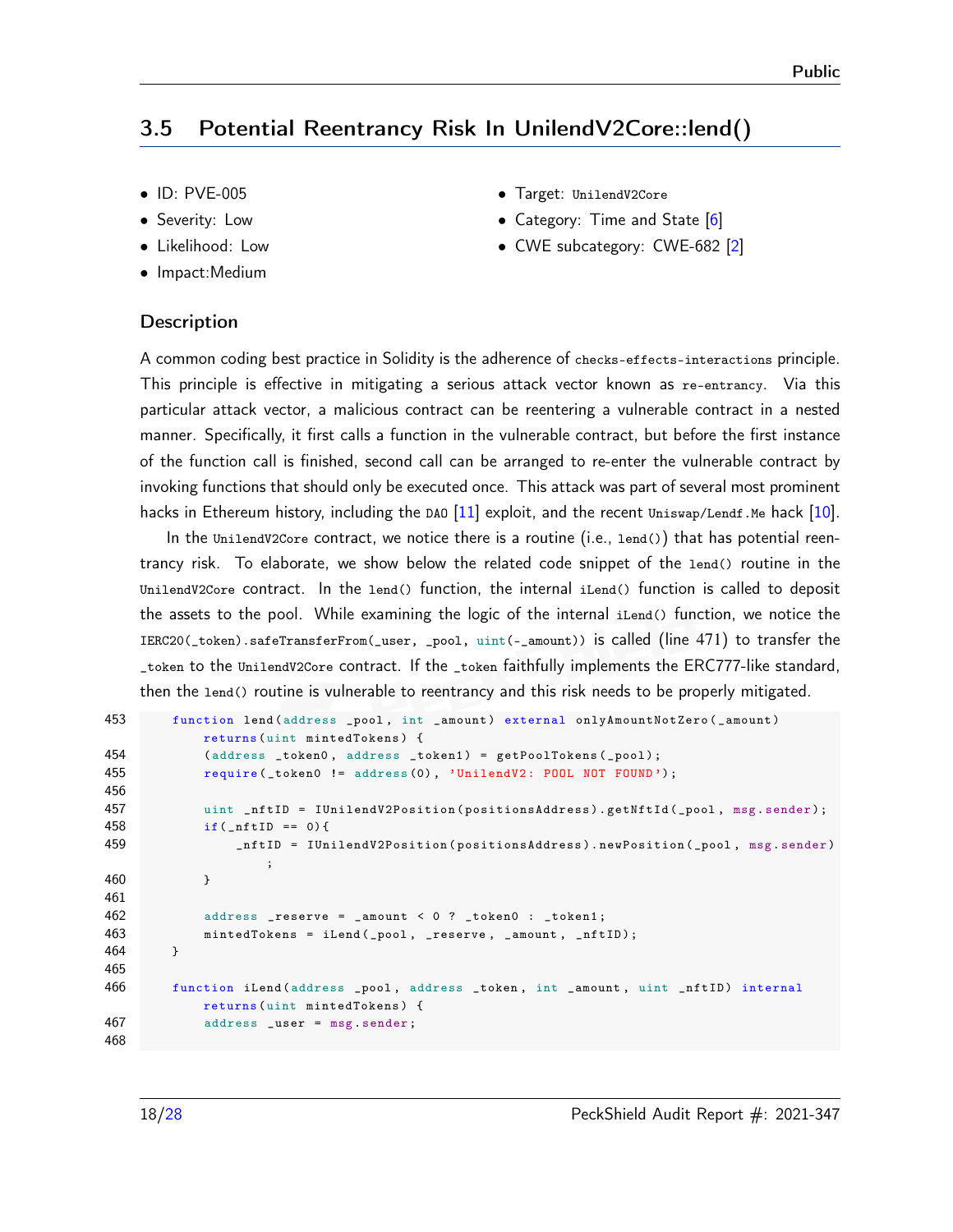```
469 if( _amount < 0) {
470 uint reserveBalance = IERC20(_token).balanceOf(_pool);
471 IERC20(_token).safeTransferFrom(_user, _pool, uint(-_amount));
472 Agains 2 _amount = -int ( ( IERC20 (_token ) .balance Of (_pool ) ) .sub (reserveBalance ) );
473 }
474
475 if(\text{amount} > 0)476 uint reserveBalance = IERC20(_token).balanceOf(_pool);
477 IERC20 (_token).safeTransferFrom (_user, _pool, uint (_amount));
478 amount = int ( ( IERC20 (_token ). balance Of (_pool ) ). sub (reserveBalance ) );
479 }
480
481 mintedTokens = IUnilendV2Pool (_pool).lend(_nftID, _amount);
482 }
```
Listing 3.6: UnilendV2Core::lend()&&iLend()

Specifically, the ERC777 standard normalizes the ways to interact with a token contract while remaining backward compatible with ERC20. Among various features, it supports send/receive hooks to offer token holders more control over their tokens. Specifically, when transfer() or transferFrom () actions happen, the owner can be notified to make a judgment call so that she can control (or even reject) which token they send or receive by correspondingly registering tokensToSend() and tokensReceived() hooks. Consequently, any transfer() or transferFrom() of ERC777-based tokens might introduce the chance for reentrancy or hook execution for unintended purposes (e.g., mining GasTokens).

In our case, the above hook can be planted in IERC20(\_token).safeTransferFrom(\_user, \_pool, uint(-\_amount)) (line 471). By doing so, we can effectively keep reserveBalance intact (used for the calculation of actual \_token amount transferred to the UnilendV2Core at line 472). With a lower reserveBalance, the re-entered UnilendV2Core::lend() is able to obtain more lending credits. It can be repeated to exploit this vulnerability for gains, just like earlier  $\text{Uniswap/Lendf.}$  Me hack [\[10\]](#page-26-8).

Note that other functions, i.e., redeem(), redeemUnderlying(), borrow(), repay() and liquidate(), can also benefit from the reentrancy protection.

Recommendation Add necessary reentrancy guards to prevent unwanted reentrancy risks.

Status The issue has been addressed by the following commit: [7fdcb0c.](https://github.com/UniLend/unilendv2/commit/7fdcb0cf58702dbba77794b9487a5c63b5018162)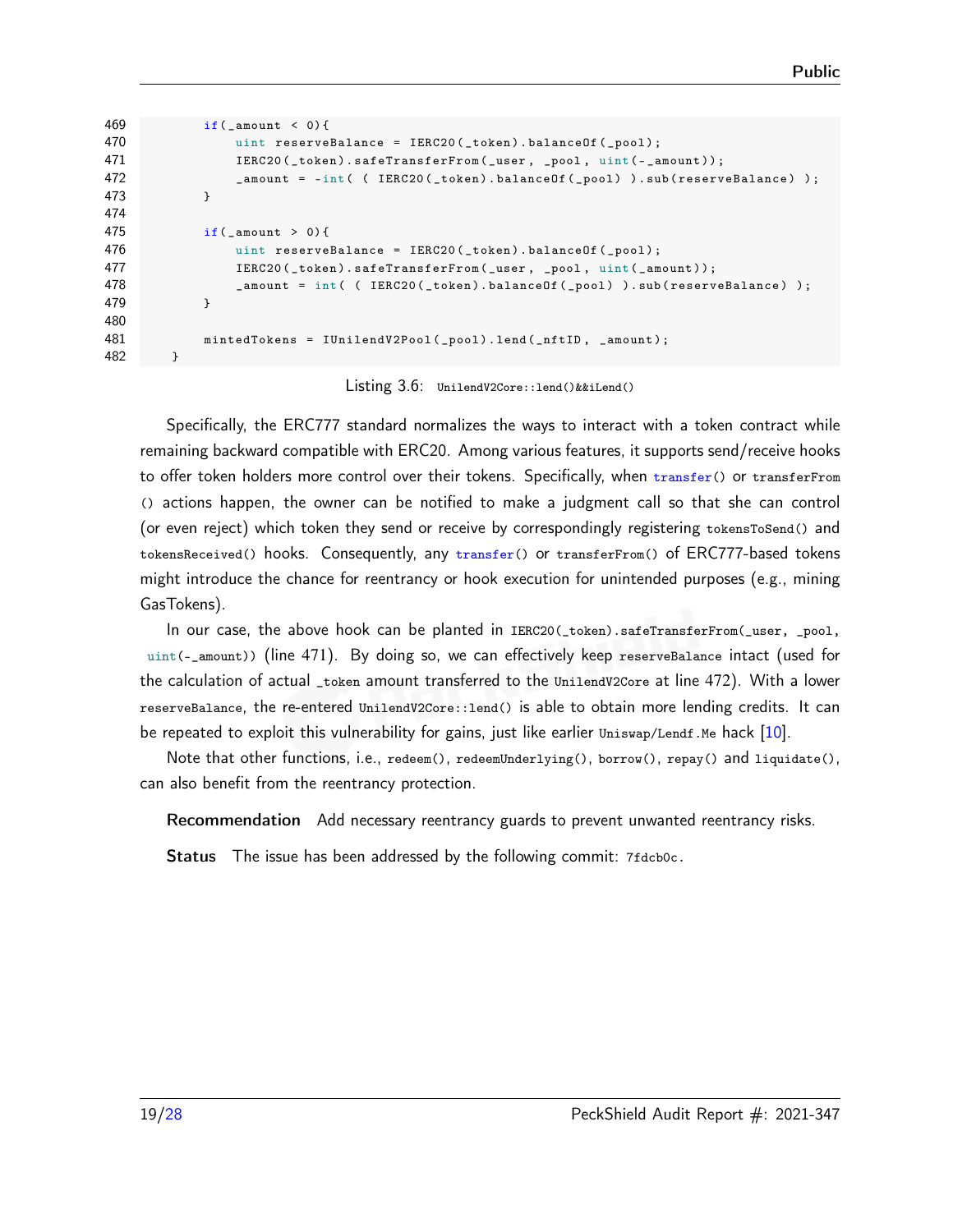## <span id="page-19-0"></span>3.6 Trust Issue Of Admin Keys

- ID: PVE-006
- Severity: Medium
- Likelihood: Medium
- Impact: Medium
- Target: UnilendV2Core
- Category: Security Features [\[4\]](#page-26-9)
- CWE subcategory: CWE-287 [\[1\]](#page-26-10)

#### **Description**

In the UniLend V2 protocol, there is a privileged governor account that plays a critical role in governing and regulating the protocol-wide operations (e.g., configure oracle address). In the following, we show the representative functions potentially affected by the privileged governor.

```
326 function setPositionAddress ( address _address ) external onlyGovernor {
327 require (_address != address (0), "UnilendV2: ZERO ADDRESS");
328 positionsAddress = _address ;
329 }
330
331 /**
332 * @dev set new oracle address.
333 * @param _address new address
334 **/
335 function setOracleAddress ( address _address ) external onlyGovernor {
336 require (_address != address (0), "UnilendV2: ZERO ADDRESS");
337 oracleAddress = _address ;
338 }
```
Listing 3.7: UnilendV2Core::setPositionAddress()&&setOracleAddress()

We emphasize that the privilege assignment may be necessary and consistent with the protocol design. However, it is worrisome if the privileged governor account is not governed by a DAO-like structure. Note that a compromised account would allow the attacker to modify a number of sensitive system parameters, which directly undermines the assumption of the UniLend V2 design.

Recommendation Promptly transfer the privileged governor account to the intended DAO-like governance contract. All changed to privileged operations may need to be mediated with necessary timelocks. Eventually, activate the normal on-chain community-based governance life-cycle and ensure the intended trustless nature and high-quality distributed governance.

Status This issue has been confirmed by the team.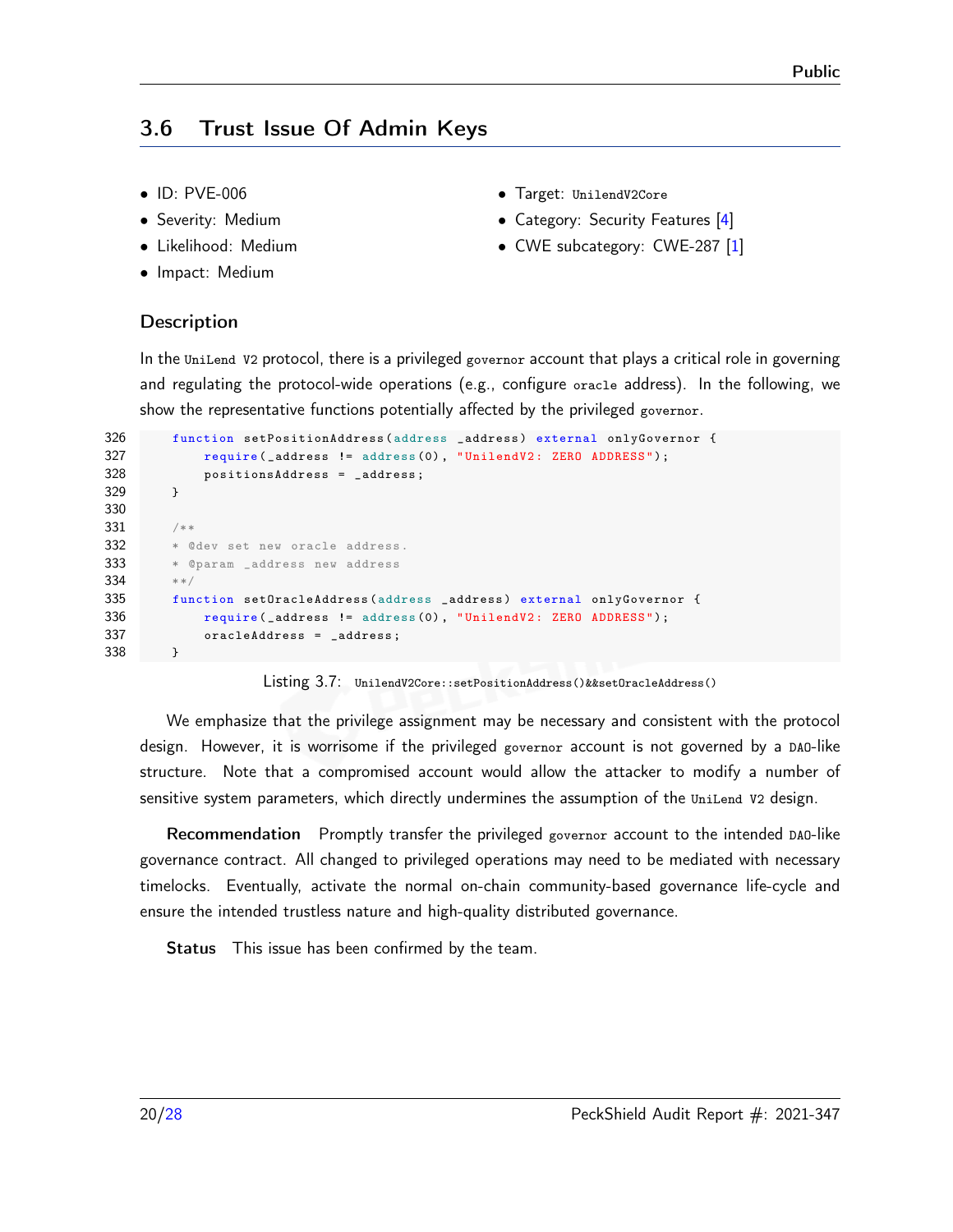## <span id="page-20-0"></span>3.7 Improper Accrue Interest Calculation During Lending

- ID: PVE-007
- Severity: High
- Likelihood: High
- Impact: Medium
- Target: UnilendV2Core/UnilendV2Pool
- Category: Business Logic [\[5\]](#page-26-4)
- CWE subcategory: CWE-841 [\[3\]](#page-26-5)

#### **Description**

By design, the UnilendV2Core contract is the main entry for interaction with users. In particular, one routine, i.e., UnilendV2Core::lend(), is designed to lend the supported token to the lending/borrowing pool. While examining the process of lending token, we notice the accrue interest calculation should be improved.

To elaborate, we show below the related code snippet of the UnilendV2Core/UnilendV2Pool contracts. In the internal UnilendV2Core::iLend() function, we notice the \_token is transferred into the lending/borrowing pool firstly (line 471), and then the UnilendV2Pool::lend() is called (line 481) to update the pool status. In the UnilendV2Pool::lend() function, the accrueInterest() is called (line 560) to calculate the accrue interest. However, we observe IERC20(token0).balanceOf(address(this)) (line 212) is used during calculating the accrue interest, which results in inaccurate interest calculation because of the incorrect inclusion of the newly transferred token. Given this, we suggest to transfer the \_token to the lending/borrowing pool at the end of the UnilendV2Core::iLend() function.

```
453 function lend (address _pool, int _amount) external onlyAmountNotZero (_amount)
           returns ( uint mintedTokens ) {
454 (address _token0, address _token1) = getPoolTokens (_pool);
455 require (_token0 != address (0), 'UnilendV2: POOL NOT FOUND');
457 uint _nftID = IUnilendV2Position (positionsAddress).getNftId (_pool, msg.sender);
458 if(\text{inftID} == 0)459 _nftID = IUnilendV2Position ( positionsAddress ). newPosition (_pool , msg . sender )
                   ;
460 }
462 address _reserve = _amount < 0 ? _token0 : _token1 ;
463 mintedTokens = iLend (_pool , _reserve , _amount , _nftID );
464 }
466 function iLend ( address _pool , address _token , int _amount , uint _nftID ) internal
           returns ( uint mintedTokens ) {
467 address _user = msg . sender ;
469 if(\text{amount} < 0){
470 uint reserveBalance = IERC20(_token).balanceOf(_pool);
471 IERC20(_token).safeTransferFrom(_user, _pool, uint(-_amount));
```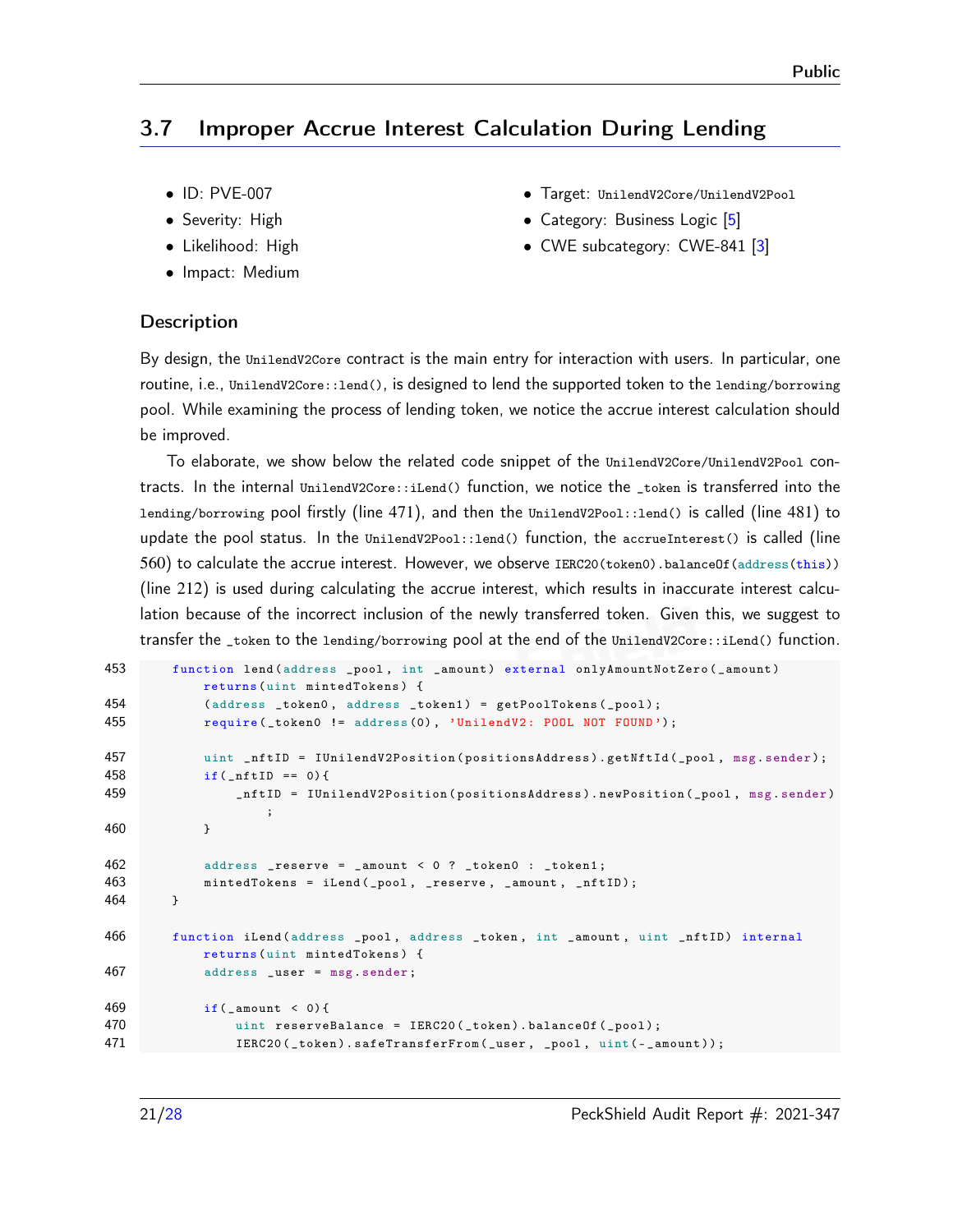```
472 amount = -int ( ( IERC20 ( _token ) . balance Of ( _pool ) ) . sub (reserveBalance ) );
473 }
475 if( _amount > 0) {
476 uint reserveBalance = IERC20(_token).balanceOf(_pool);
477 IERC20(_token).safeTransferFrom(_user, _pool, uint(_amount));
478 amount = int ( ( IERC20 (_token ). balanceOf (_pool ) ). sub (reserveBalance ) );
479 }
481 mintedTokens = IUnilendV2Pool ( _pool ). lend ( _nftID , _amount ) ;
482 }
```
Listing 3.8: UnilendV2Pool::lend()

```
559 function lend (uint _nftID, int amount) external onlyCore returns (uint) {
560 accrueInterest () ;
562 ...
563 }
```
Listing 3.9: UnilendV2Pool::lend()

| 376 | function accrueInterest() public {                                                           |
|-----|----------------------------------------------------------------------------------------------|
| 377 | uint remainingBlocks = block.number - lastUpdated;                                           |
| 379 | if $(remaining Blocks > 0)$ {                                                                |
| 380 | $t$ M storage _tm0 = token0Data;                                                             |
| 381 | $t$ M storage _tm1 = token1Data;                                                             |
| 383 | uint interestRate0 = $getInterestRate0( _tm0. totalBorrow, )$<br>$getAvailableLightity0()$ ; |
| 384 | uint interestRate1 = $getInterestRate1( _tm1. totalBorrow, )$                                |
|     | getAvailableLiquidity1());                                                                   |
| 386 | _tm0.totalBorrow = _tm0.totalBorrow.add( calculateInterest(_tm0.totalBorrow,                 |
|     | interestRate0, remainingBlocks) );                                                           |
| 387 | _tm1.totalBorrow = _tm1.totalBorrow.add(calculateInterest(_tm1.totalBorrow,                  |
|     | interestRate1, remainingBlocks));                                                            |
| 389 | $lastUpdate = block_number;$                                                                 |
| 391 | emit InterestUpdate(interestRate0, interestRate1, _tm0.totalBorrow, _tm1.                    |
|     | totalBorrow);                                                                                |
| 392 | }                                                                                            |
| 393 | }                                                                                            |

Listing 3.10: UnilendV2Pool::accrueInterest()

```
208 function getAvailableLiquidity0 () public view returns ( uint _available ) {
209 tM memory _tm0 = token0Data ;
211 uint totalBorrow = _tm0 . totalBorrow ;
```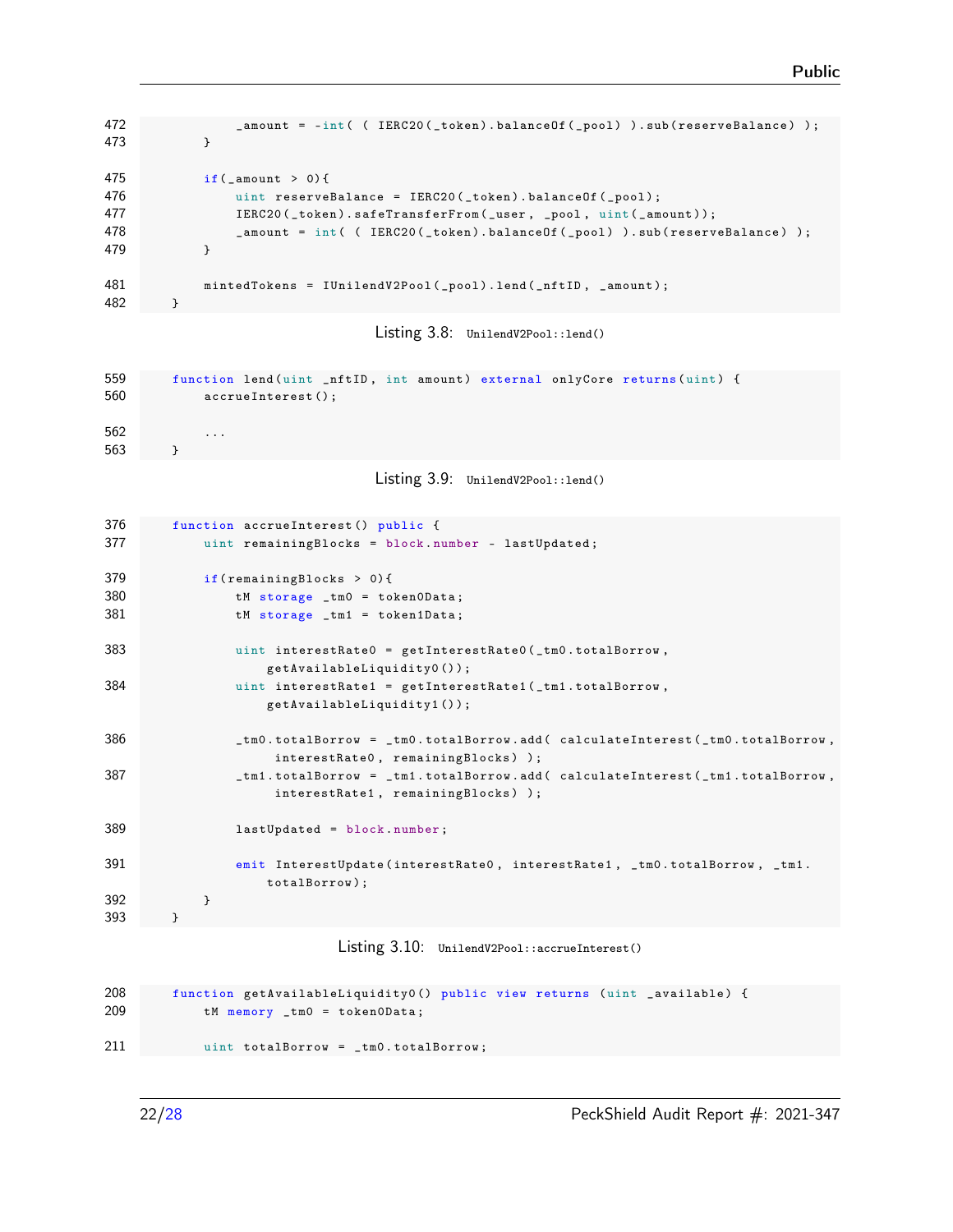```
212 uint totalLiq = totalBorrow.add (IERC20 (token0).balanceOf (address (this)) );
213 uint maxAvail = ( totalLiq.mul( uint (100).sub(rf) ) ).div(100);
215 if( maxAvail > totalBorrow ){
216 _available = maxAvail . sub ( totalBorrow );
217 }
218 }
220 function getAvailableLiquidity1 () public view returns (uint _available) {
221 tM memory _tm1 = token1Data;
223 uint totalBorrow = _tm1 . totalBorrow ;
224 uint totalLiq = totalBorrow.add (IERC20 (token1).balanceOf (address (this)) );
225 uint maxAvail = ( totalLiq.mul( uint(100).sub(rf) ) ).div(100);
227 if( maxAvail > totalBorrow ){
228 _available = maxAvail . sub ( totalBorrow );
229 }
230 }
```
Listing 3.11: UnilendV2Pool::getAvailableLiquidity0()

Recommendation Correct the implementation of the UnilendV2Core::iLend() routine as abovementioned.

Status The issue has been addressed by the following commits: [935fd25](https://github.com/UniLend/unilendv2/commit/935fd2597c473cd338b2a4effdff12e7653d97ee) and [caa34fd.](https://github.com/UniLend/unilendv2/commit/caa34fda352405e302b33c8c74277768c48f71f7)

# <span id="page-22-0"></span>3.8 Improper User Liquidation Price Array Management In UnilendV2Pool

- ID: PVE-008
- Severity: High
- Likelihood: High
- Impact: Medium
- Target: UnilendV2Pool
- Category: Business Logic [\[5\]](#page-26-4)
- CWE subcategory: CWE-841 [\[3\]](#page-26-5)

#### **Description**

By design, the UniLend V2 protocol provides a well-designed liquidation mechanism, which groups the users according to the collateral ratio of the lent assets divided by the borrowed assets with 1/1000 accuracy. In particular, one routine, i.e., \_updateUserLiquidationPrice(), is designed to timely update the user liquidation group once the user assets changes in the lending/borrowing pool. While examining the logic of it, we observe there is an improper implementation that needs to be improved. To elaborate, we show below the related code snippet of the \_updateUserLiquidationPrice() routine.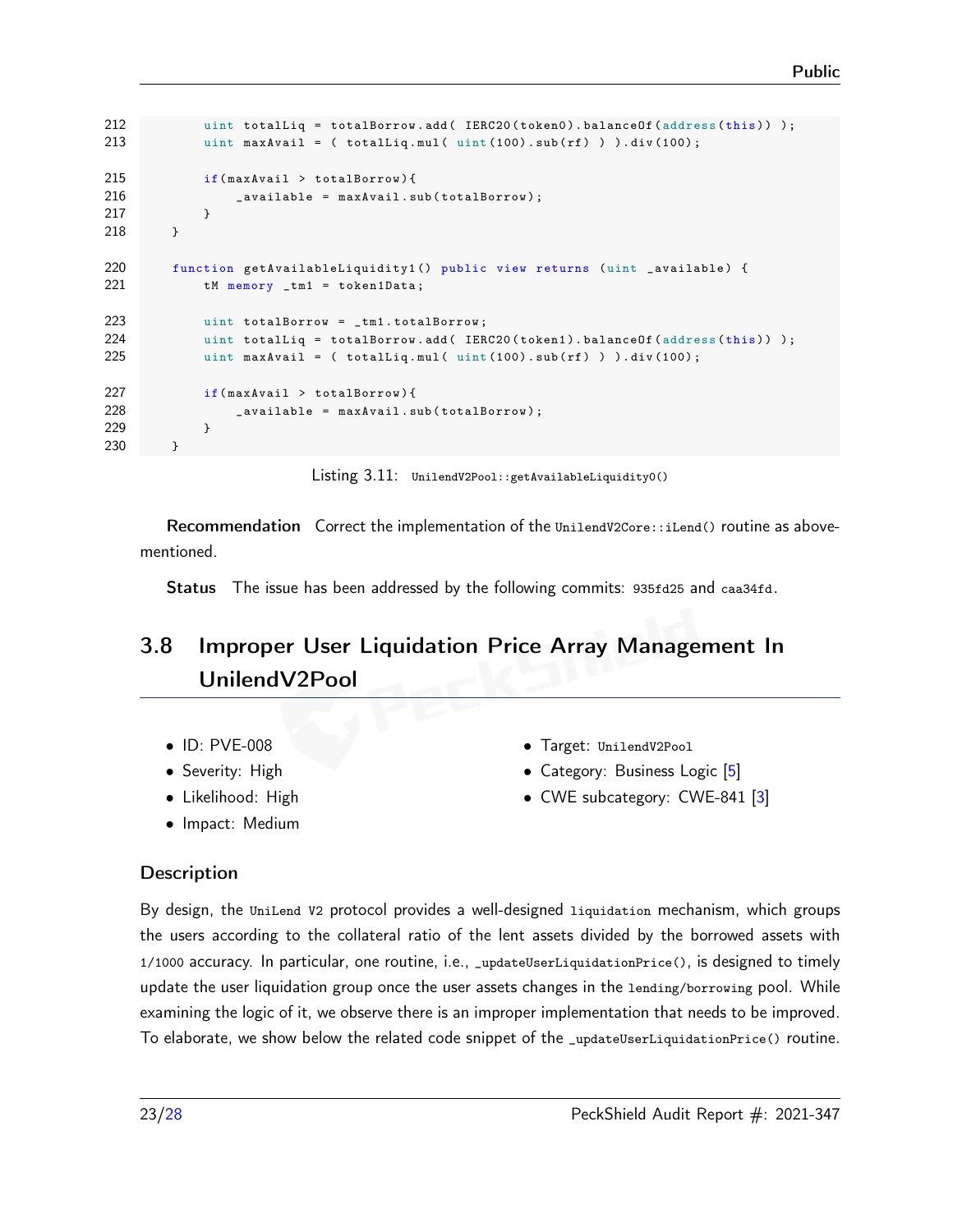To illustrate, if Bob's collateral ratio changes, his information will be removed from the old liquidation group and added to the new liquidation group (lines 493 - 518). Because the user information is managed by using array (e.g., mapping(uint => uint[])public liquidationPrices0), we observe the element of the array that holds Bob's information is replaced by the last element of the array and the last element is reset with  $_{\text{delete}}$  (lines 500 - 506). However, it ignores a special situation where Bob's information is stored in the last element of the array (line 500), which will result that Bob's information cannot be removed from the old liquidation group.

Moreover, we emphasize that delete just resets the storage rather than releases the storage. Given this, we suggest to use pop() to release the storage. Meanwhile, the liquidateUser0() and liquidateUser1() routines can also benefit from the improvement.

```
483 function _updateUserLiquidationPrice ( uint _nftID ) internal {
484 (uint _lendBalance0, uint _borrowBalance0) = userBalanceOftoken0(_nftID);
485 ( uint _lendBalance1 , uint _borrowBalance1 ) = userBalanceOftoken1 ( _nftID );
488 if( _borrowBalance0 > 0) {
489 uint _estLendAfterLb = ( _lendBalance1.mul(uint(100).sub(1b)) ).div(100);
490 uint _userLiquidationPrice = priceScaled ( _estLendAfterLb . mul (10**18) . div (
                _borrowBalance0 ) );
491 uint _userLqIndex = userLiquidationIndex0[_nftID];
493 if( _userLiquidationPrice0 [ _nftID ] != _userLiquidationPrice ){
495 // remove user index and update last one
496 uint _lastUserLqPrice ;
497 if (_userLqIndex > 0) {
498 _lastUserLqPrice = _userLiquidationPrice0 [ _nftID ];
499 uint _lastIndexforLastPrice = liquidationPrices0 [ _lastUserLqPrice ].
                       length - 1;
500 if(_userLqIndex < _lastIndexforLastPrice){
501 uint _lastLqNft = liquidationPrices0 [ _lastUserLqPrice ][
                          _lastIndexforLastPrice ];
503 userLiquidationIndex0 [ _lastLqNft] = _userLqIndex;
504 liquidationPrices0 [_lastUserLqPrice] [_userLqIndex] = _lastLqNft;
505 delete liquidationPrices0 [ _lastUserLqPrice ][
                          _lastIndexforLastPrice ];
506 }
507 }
509 if( liquidationPrices0 [ _userLiquidationPrice ]. length == 0) {
510 liquidationPrices0 [_userLiquidationPrice].push (0);
511 }
513 1iquidationPrices0 [ _userLiquidationPrice].push ( _nftID );
514 userLiquidationIndex0 [ _nftID ] = liquidationPrices0 [ _userLiquidationPrice
                    ]. length - 1;
515 _userLiquidationPrice0 [ _nftID ] = _userLiquidationPrice ;
```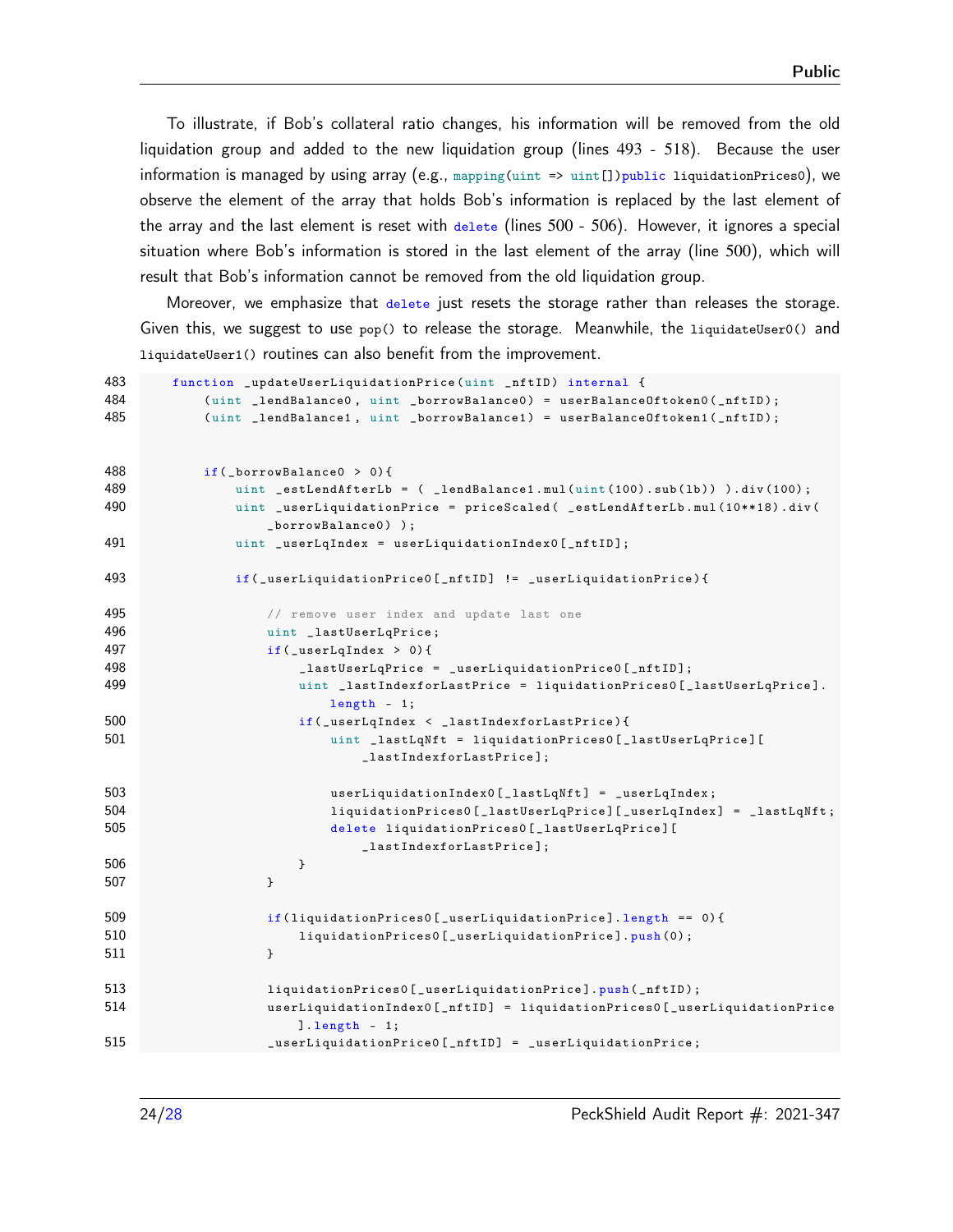```
517 emit LiquidationPriceUpdate ( _nftID , _userLiquidationPrice ,
                   _lastUserLqPrice , _estLendAfterLb );
518 }
519 }
522 if( _borrowBalance1 > 0){
523 uint _estLendAfterLb = ( _lendBalance0.mul(uint(100).sub(1b)).div(100));
524 uint _userLiquidationPrice = priceScaled ( _borrowBalance1.mul(10**18).div (
                _estLendAfterLb ) );
525 uint _userLqIndex = userLiquidationIndex1[_nftID];
527 if( _userLiquidationPrice1 [ _nftID ] != _userLiquidationPrice ){
529 // remove user index and update last one
530 uint _lastUserLqPrice;
531 if (_userLqIndex > 0) {
532 _lastUserLqPrice = _userLiquidationPrice1 [ _nftID ];
533 uint _lastIndexforLastPrice = liquidationPrices1 [ _lastUserLqPrice ].
                      length - 1;
534 if(_userLqIndex < _lastIndexforLastPrice){
535 uint _lastLqNft = liquidationPrices1 [ _lastUserLqPrice ][
                          _lastIndexforLastPrice ];
537 userLiquidationIndex1 [_lastLqNft] = _userLqIndex;
538 liquidationPrices1 [_lastUserLqPrice] [_userLqIndex] = _lastLqNft;
539 delete liquidationPrices1 [ _lastUserLqPrice ][
                          _lastIndexforLastPrice ];
540 }
541 }
543 if( liquidationPrices1 [ _userLiquidationPrice ]. length == 0) {
544 liquidationPrices1 [ _userLiquidationPrice ]. push (0) ;
545 }
547 liquidationPrices1 [_userLiquidationPrice].push (_nftID);
548 userLiquidationIndex1 [ _nftID ] = liquidationPrices1 [ _userLiquidationPrice
                   ]. length - 1;
549 _userLiquidationPrice1 [ _nftID ] = _userLiquidationPrice ;
551 emit LiquidationPriceUpdate ( _nftID , _userLiquidationPrice ,
                   _lastUserLqPrice , _estLendAfterLb );
552 }
553 }
554 }
```
Listing 3.12: UnilendV2Pool::\_updateUserLiquidationPrice()

Recommendation Correct the implementation of the above-mentioned routines.

Status The issue has been addressed by the following commits: [2c4e3f8](https://github.com/UniLend/unilendv2/commit/2c4e3f89c7e938e8a2860bacc5e8976b839443c4) and [155a2c8.](https://github.com/UniLend/unilendv2/commit/155a2c86ed4c44130f2a1547f7e739e2eda713a6)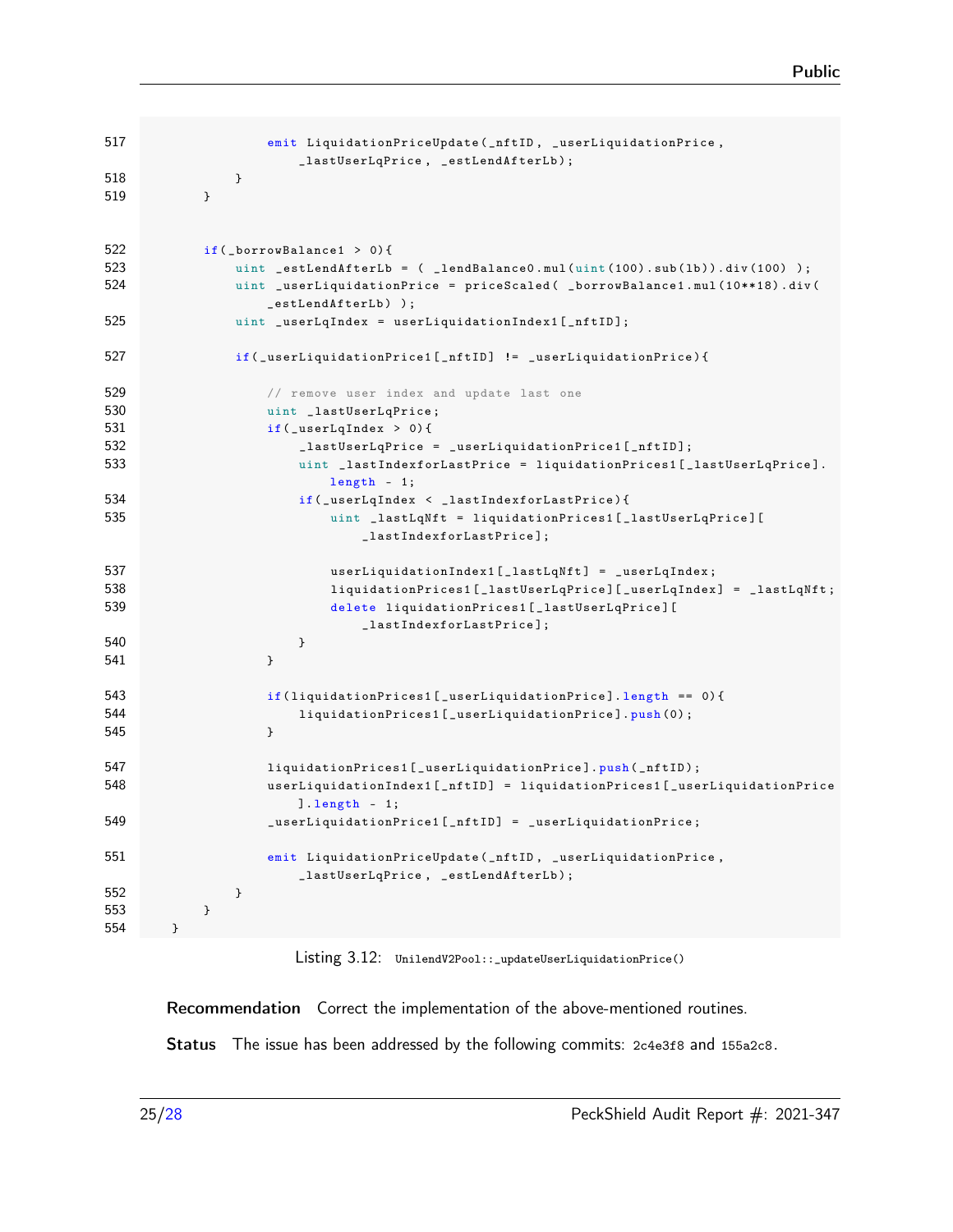# <span id="page-25-0"></span>4 | Conclusion

In this audit, we have analyzed the UniLend V2 design and implementation. UniLend V2, as a permissionless decentralized protocol, supports lending and borrowing services through smart contracts. The users have the capability to unlock their token's functionality for lending to receive an interest rate and for borrowing by paying an interest rate. Additionally, UniLend V2 innovatively introduces flashloan feature in lending platform. It enriches the UniLend Finance ecosystem. The current code base is well structured and neatly organized. Those identified issues are promptly confirmed and addressed.

Meanwhile, we need to emphasize that smart contracts as a whole are still in an early, but exciting stage of development. To improve this report, we greatly appreciate any constructive feedbacks or suggestions, on our methodology, audit findings, or potential gaps in scope/coverage.

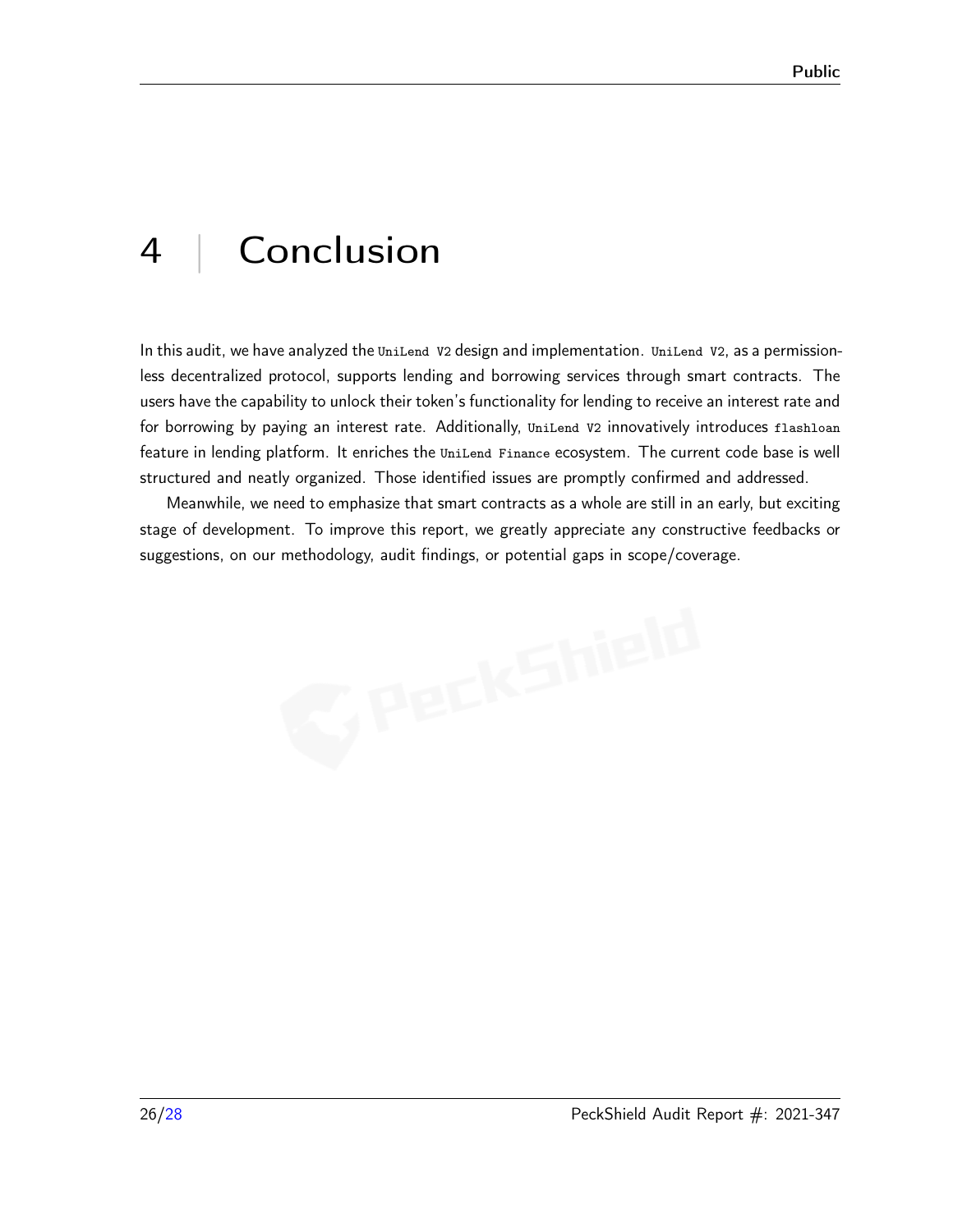# <span id="page-26-0"></span>**References**

- <span id="page-26-10"></span>[1] MITRE. CWE-287: Improper Authentication. [https://cwe.mitre.org/data/definitions/287.html.](https://cwe.mitre.org/data/definitions/287.html)
- <span id="page-26-7"></span>[2] MITRE. CWE-682: Incorrect Calculation. [https://cwe.mitre.org/data/definitions/682.html.](https://cwe.mitre.org/data/definitions/682.html)
- <span id="page-26-5"></span>[3] MITRE. CWE-841: Improper Enforcement of Behavioral Workflow. [https://cwe.mitre.org/](https://cwe.mitre.org/data/definitions/841.html) [data/definitions/841.html.](https://cwe.mitre.org/data/definitions/841.html)
- <span id="page-26-9"></span>[4] MITRE. CWE CATEGORY: 7PK - Security Features. [https://cwe.mitre.org/data/definitions/](https://cwe.mitre.org/data/definitions/254.html) [254.html.](https://cwe.mitre.org/data/definitions/254.html)
- <span id="page-26-4"></span>[5] MITRE. CWE CATEGORY: Business Logic Errors. [https://cwe.mitre.org/data/definitions/](https://cwe.mitre.org/data/definitions/840.html) [840.html.](https://cwe.mitre.org/data/definitions/840.html)
- <span id="page-26-6"></span>[6] MITRE. CWE CATEGORY: Error Conditions, Return Values, Status Codes. [https://cwe.mitre.](https://cwe.mitre.org/data/definitions/389.html) [org/data/definitions/389.html.](https://cwe.mitre.org/data/definitions/389.html)
- <span id="page-26-3"></span>[7] MITRE. CWE VIEW: Development Concepts. [https://cwe.mitre.org/data/definitions/699.](https://cwe.mitre.org/data/definitions/699.html) [html.](https://cwe.mitre.org/data/definitions/699.html)
- <span id="page-26-2"></span>[8] OWASP. Risk Rating Methodology. [https://www.owasp.org/index.php/OWASP\\_Risk\\_](https://www.owasp.org/index.php/OWASP_Risk_Rating_Methodology) [Rating\\_Methodology.](https://www.owasp.org/index.php/OWASP_Risk_Rating_Methodology)
- <span id="page-26-8"></span><span id="page-26-1"></span>[9] PeckShield. PeckShield Inc. [https://www.peckshield.com.](https://www.peckshield.com)
- [10] PeckShield. Uniswap/Lendf.Me Hacks: Root Cause and Loss Analysis. [https://medium.com/](https://medium.com/@peckshield/uniswap-lendf-me-hacks-root-cause-and-loss-analysis-50f3263dcc09) [@peckshield/uniswap-lendf-me-hacks-root-cause-and-loss-analysis-50f3263dcc09.](https://medium.com/@peckshield/uniswap-lendf-me-hacks-root-cause-and-loss-analysis-50f3263dcc09)